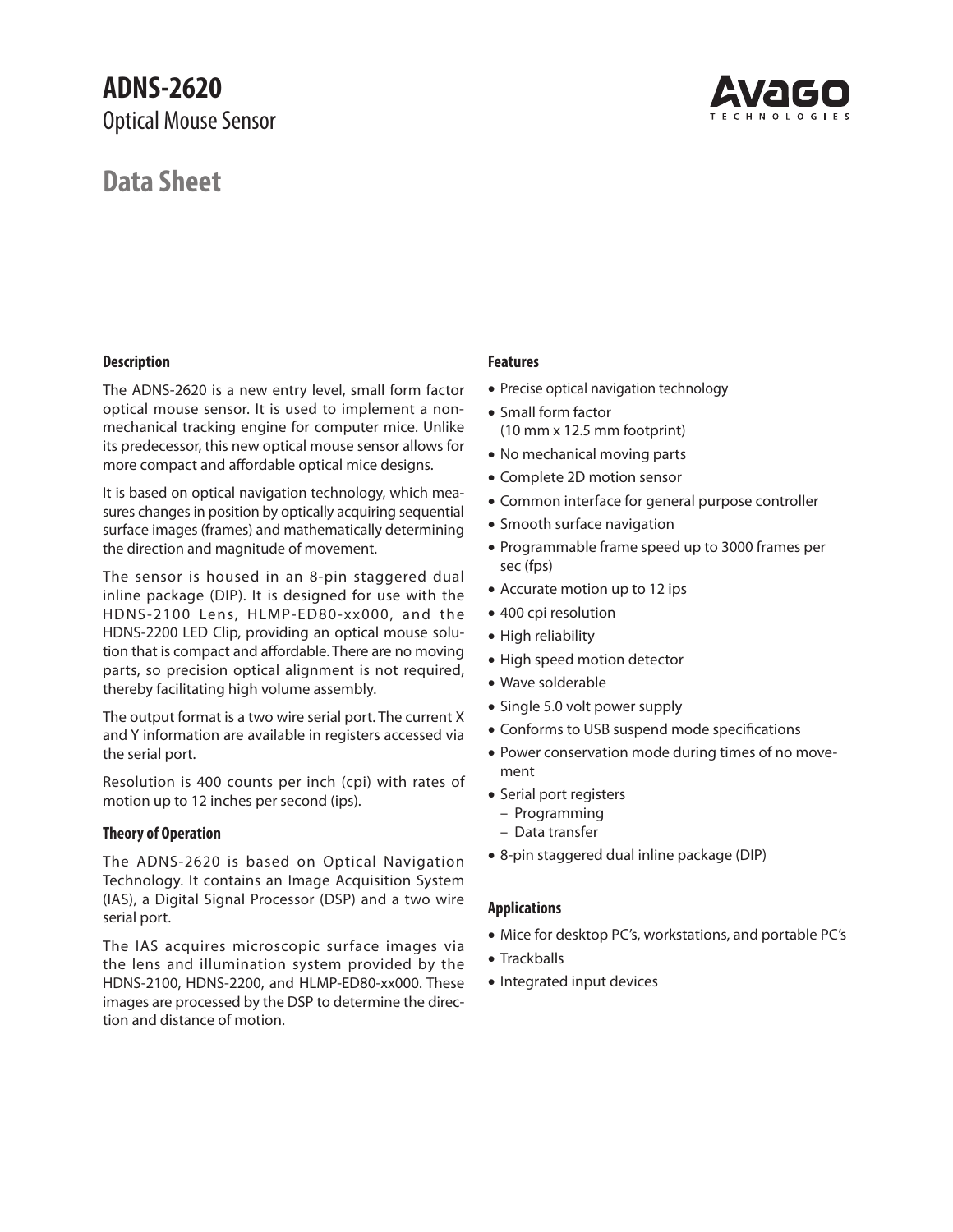#### **Pinout of ADNS-2620 Optical Mouse Sensor**

| <b>Pin Number</b> | Pin         | <b>Description</b>                  |
|-------------------|-------------|-------------------------------------|
|                   | OSC IN      | Oscillator input                    |
|                   | OSC OUT     | Oscillator output                   |
| ς                 | <b>SDIO</b> | Serial Port Data (input and output) |
| 4                 | <b>SCK</b>  | Serial Port Clock (Input)           |
|                   | LED CNTL    | Digital Shutter Signal Out          |
| 6                 | GND         | System Ground                       |
|                   | VDD         | 5V DC Input                         |
| 8                 | <b>RFFA</b> | Internal reference                  |









1. Dimensions in millimeter / inches.

- 2. Dimensional tolerance: ±0.1 mm.
- 3. Coplanarity of leads: 0.1 mm.
- 4. Cumulative pitch tolerance: ±0.15 mm.
- 5. Lead pitch tolerance: ±0.15 mm.
- 6. Maximum flash: +0.2 mm.
- 7. Lead width: 0.5 mm.
- 8. Angular tolerance: ±3.0°.

**Figure 2. Package outline drawing.** 

**CAUTION:** It is advisable that normal static precautions should be taken in the handling and assembly of this component to prevent damage and/or degradation which may be induced by ESD.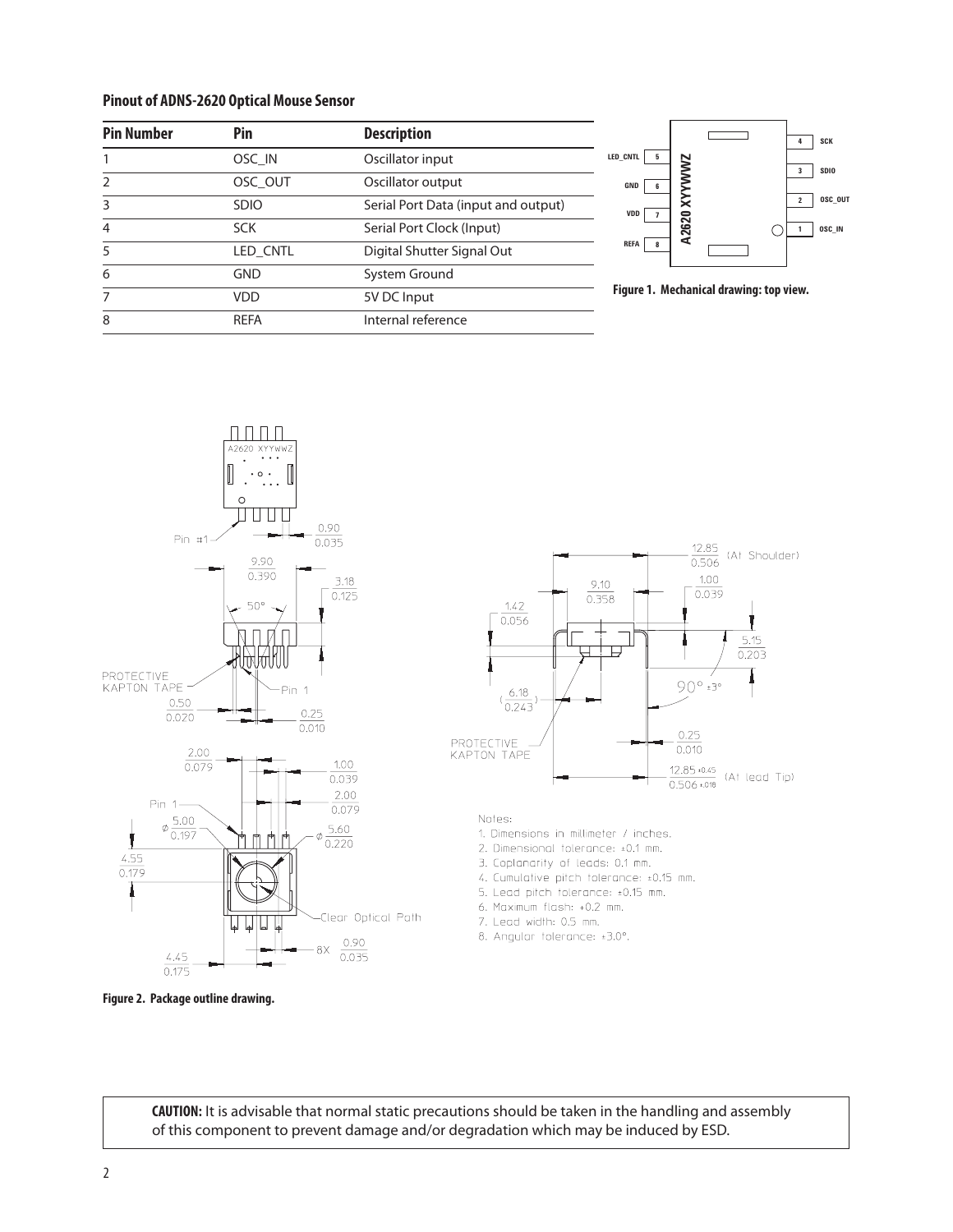## **Overview of Optical Mouse Sensor Assembly**

NOTE: Pin 1 of optical mouse sensor should be inserted into the reference point of mechanical cutouts.

Figures 3 and 4 are shown with HDNS-2100, HDNS-2200 and HLMP-ED80-xx000.

Avago Technologies provides an IGES file drawing describing the base plate molding features for lens and PCB alignment.

The components shown in Figure 5 interlock as they are mounted onto defined features on the base plate.

The ADNS-2620 sensor is designed for mounting on a through hole PCB, looking down. There is an aperture stop and features on the package that align to the lens.

The HDNS-2100 lens provides optics for the imaging of the surface as well as illumination of the surface at the optimum angle. Features on the lens align it to the sensor, base plate, and clip with the LED. The lens also has a large round flange to provide a long creepage path for any ESD events that occur at the opening of the base plate.

The HDNS-2200 clip holds the LED in relation to the lens. The LED's leads must be formed first before inserting into the clip. Then, both LED and clip is loaded on the PCB. The clip interlocks the sensor to the lens, and through the lens to the alignment features on the base plate.

The HLMP-ED80-xx000 is recommended for illumination. If used with the bin table (as shown in Figure 8), sufficient illumination can be guaranteed.



**Figure 3. Recommended PCB mechanical cutouts and spacing.**



**Figure 4. 2D assembly drawing of ADNS-2620 shown with the HLMP-ED80 (top and side view).**







**Figure 6. Block diagram of ADNS-2620 optical mouse sensor.**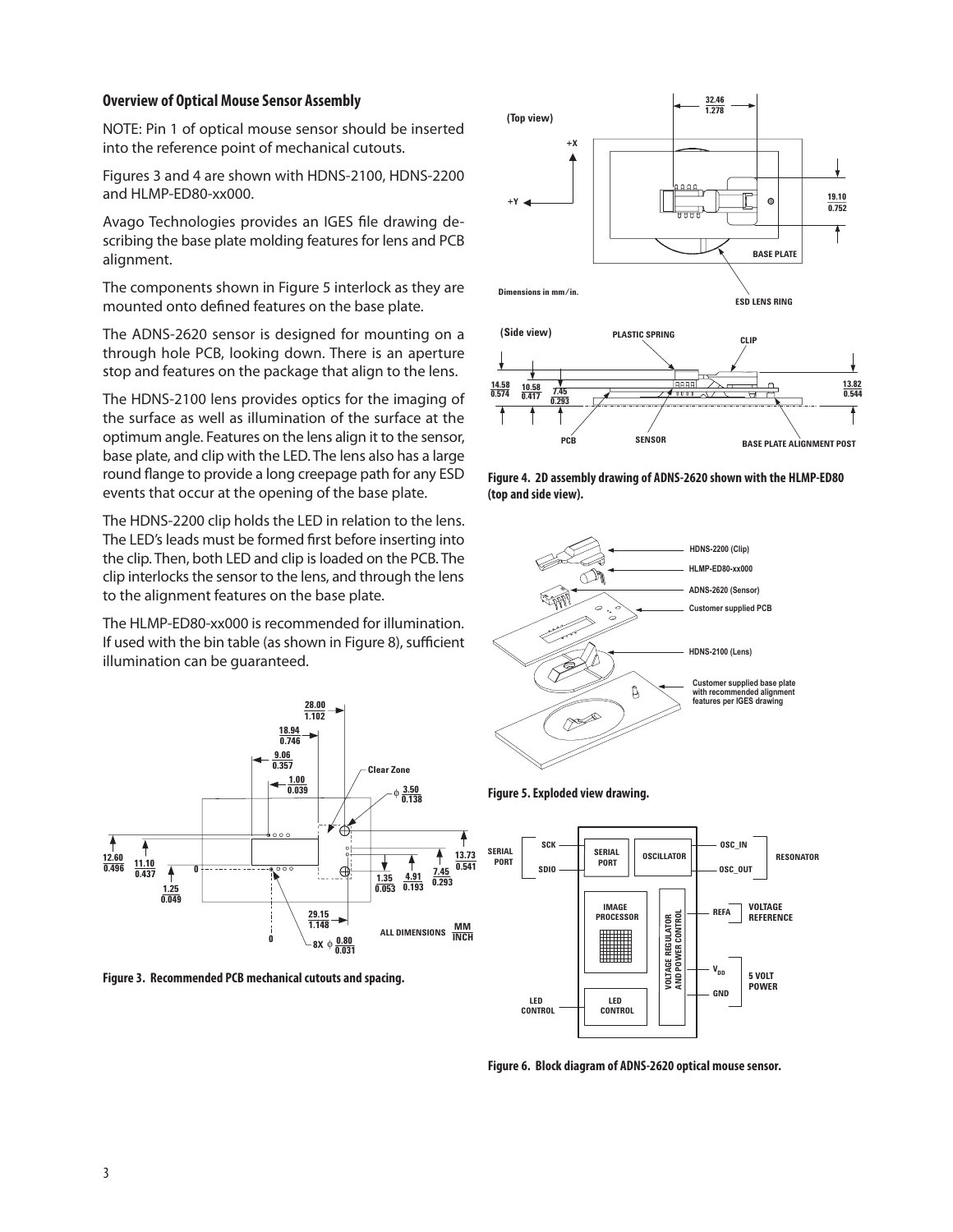## **PCB Assembly Considerations**

- 1. Insert the sensor and all other electrical components into PCB. Note: Pin 1 of the sensor should always be the reference point of mechanical cutouts.
- 2. Bend the LED leads 90° and then insert the LED into the assembly clip until the snap feature locks the LED base.
- 3. Insert the LED/clip assembly into PCB.
- 4. Wave solder the entire assembly in a no-wash solder process utilizing solder fixture. The solder fixture is needed to protect the sensor during the solder process. The fixture should be designed to expose the sensor leads to solder while shielding the optical aperture from direct solder contact. The solder fixture is also used to set the reference height of the sensor to the PCB top during wave soldering (Note: DO NOT remove the kapton tape during wave soldering).
- 5. Place the lens onto the base plate.
- 6. Remove the protective kapton tape from optical aperture of the sensor. Care must be taken to keep contaminants from entering the aperture. It is recommended not to place the PCB facing up during the entire mouse assembly process. The PCB should be held vertically for the kapton removal process.
- 7. Insert PCB assembly over the lens onto the base plate aligning post to retain PCB assembly. The sensor aperture ring should self-align to the lens.
- 8. The optical position reference for the PCB is set by the base plate and lens. Note that the PCB motion due to button presses must be minimized to maintain optical alignment.
- 9. Install mouse top case. There MUST be a feature in the top case to press down onto the clip to ensure all components are interlocked to the correct vertical height.

## **Design Considerations for Improving ESD Performance**

The flange on the lens has been designed to increase the creepage and clearance distance for electrostatic discharge. The table below shows typical values assuming base plate construction per the Avago supplied IGES file and HDNS-2100 lens flange.

| <b>Typical Distance</b> | <b>Millimeters</b> |
|-------------------------|--------------------|
| Creepage                | 16.0               |
| Clearance               | 21                 |

For improved ESD performance, the lens flange can be sealed (i.e. glued) to the base plate. Note that the lens material is polycarbonate and therefore, cyanoacrylate based adhesives or other adhesives that may damage the lens should **NOT** be used.



**Figure 7. Sectional view of PCB assembly highlighting optical mouse components (optical mouse sensor, clip, lens, LED, PCB and base plate).**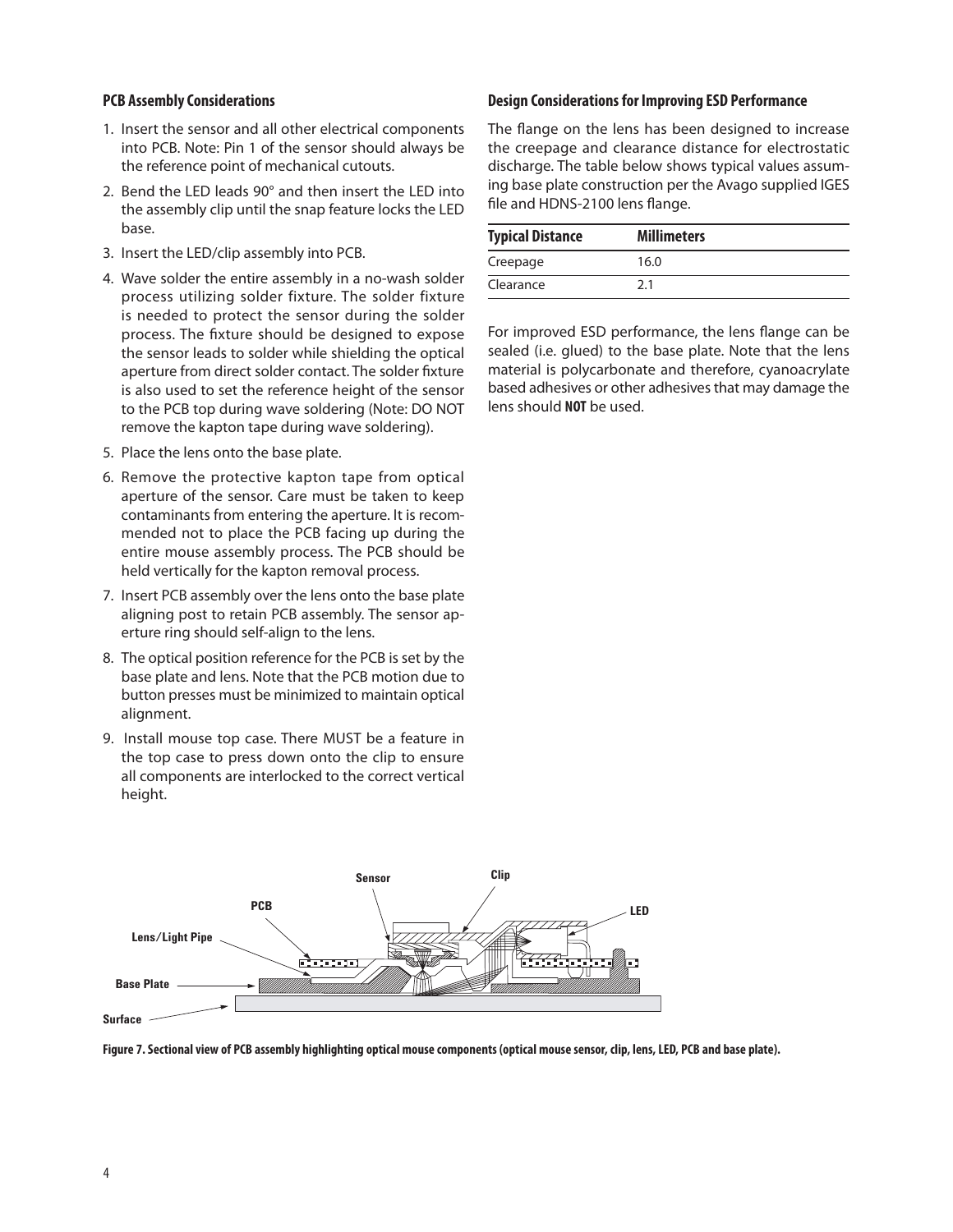

**Figure 8. Circuit block diagram for a typical corded optical mouse using an Avago ADNS-2620 optical mouse sensor.**

## **Notes on Bypass Capacitors**

- Caps for pins 6,7 and 8 to ground *MUST* have trace lengths *LESS* than 5 mm.
- The 0.1 uF caps must be ceramic.
- Caps should have less than 5 nH of self inductance
- Caps should have less than 0.2 ohms ESR
- Surface mount parts are recommended

### **Regulatory Requirements**

- Passes FCC B and worldwide analogous emission limits when assembled into a mouse with unshielded cable and following Avago recommendations.
- Passes EN61000-4-4/IEC801-4 EFTB tests when assembled into a mouse with shielded cable and following Avago recommendations.
- UL flammability level UL94 V-0.
- Provides sufficient ESD creepage/clearance distance to avoid discharge up to 15 kV when assembled into a mouse according to usage instructions above.
- For eye safety consideration, please refer to the technical report available on the web site at www.Avago. com/semiconductors.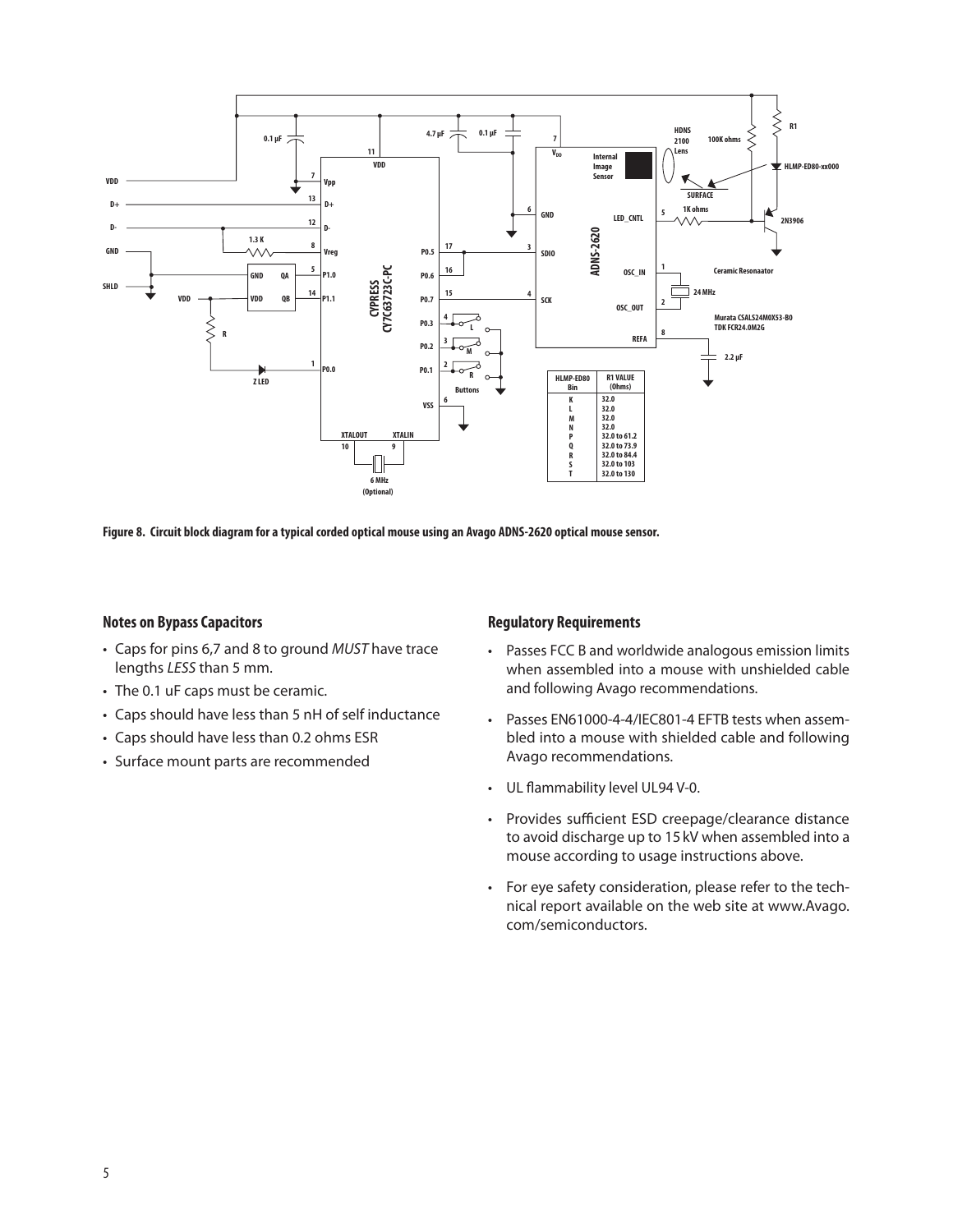## **Absolute Maximum Ratings**

| <b>Parameter</b>             | Symbol | <b>Minimum</b> | <b>Maximum</b>        | <b>Units</b> | <b>Notes</b>                                   |
|------------------------------|--------|----------------|-----------------------|--------------|------------------------------------------------|
| Storage Temperature          |        | $-40$          | 85                    | $\circ$      |                                                |
| <b>Operating Temperature</b> |        | $-15$          | 55                    | $\circ$      |                                                |
| Lead Solder Temp             |        |                | 260                   | $\circ$      | For 10 seconds, 1.6 mm below seating plane     |
| <b>Supply Voltage</b>        | ' DD   | $-0.5$         | 5.5                   |              |                                                |
| ESD                          |        |                |                       | KV           | All pins, human body model MIL 883 Method 3015 |
| Input Voltage                |        | $-0.5$         | $V_{\text{DD}} + 0.5$ |              | SDIO, CLK, LED_CNTL                            |
| Input Voltage                |        | $-0.5$         | 3.6                   |              | OSC_IN, OSC_OUT, REFA                          |

## **Recommended Operating Conditions**

| <b>Parameter</b>                                               | <b>Symbol</b>                      | <b>Minimum</b> | <b>Typical</b> | <b>Maximum</b>      | <b>Units</b>       | <b>Notes</b>                                                                                                                                                                                                                                                            |
|----------------------------------------------------------------|------------------------------------|----------------|----------------|---------------------|--------------------|-------------------------------------------------------------------------------------------------------------------------------------------------------------------------------------------------------------------------------------------------------------------------|
| <b>Operating Temperature</b>                                   | $T_{A}$                            | $\mathbf 0$    |                | 40                  | °C                 |                                                                                                                                                                                                                                                                         |
| Power Supply Voltage                                           | $V_{DD}$                           | 4.1            | 5.0            | 5.5                 | Volts<br>than 3.9V | Register values retained for voltage<br>transients below 4.10V but greater                                                                                                                                                                                              |
| Power Supply Rise Time                                         | $\mathsf{V}_{_{\sf RT}}$           |                |                | 100                 | ms                 |                                                                                                                                                                                                                                                                         |
| <b>Supply Noise</b>                                            | $\bar{\mathsf{V}}_{_{\mathsf{N}}}$ |                |                | 100                 | mV                 | Peak to peak within 0-100 MHz<br>bandwidth                                                                                                                                                                                                                              |
| <b>Clock Frequency</b>                                         | $\mathsf{f}_{\text{CLK}}$          | 23.0           | 24.0           | 25.0                | <b>MHz</b>         | Set by ceramic resonator                                                                                                                                                                                                                                                |
| Serial Port Clock Frequency                                    | <b>SCLK</b>                        |                |                | $f_{\text{c1K}}/12$ | <b>MHz</b>         |                                                                                                                                                                                                                                                                         |
| Resonator Impedance                                            | $X$ <sub>RES</sub>                 |                |                | 55                  | Ω                  |                                                                                                                                                                                                                                                                         |
| <b>Distance from Lens Reference</b><br><b>Plane to Surface</b> | Z                                  | 2.3            | 2.4            | 2.5                 | mm                 | Results in $\pm$ 0.2 mm DOF<br>(See Figure 9)                                                                                                                                                                                                                           |
| Speed                                                          | S                                  | $\mathbf{0}$   |                | 12                  | in/sec             | $@$ frame rate = 1500 fps                                                                                                                                                                                                                                               |
| Acceleration                                                   | Α                                  |                |                | 0.25                | g                  | $@$ frame rate = 1500 fps                                                                                                                                                                                                                                               |
| Light Level onto IC                                            | $IRR_{INC}$                        | 80<br>100      |                | 25,000<br>30,000    | mW/m <sup>2</sup>  | $\lambda = 639$ nm<br>$\lambda = 875$ nm                                                                                                                                                                                                                                |
| <b>SDIO Read Hold Time</b>                                     | $t_{\text{\tiny{HOLD}}}$           | 100            |                |                     | μs                 | Hold time for valid data<br>(Refer to Figure 22)                                                                                                                                                                                                                        |
| SDIO Serial Write-write Time                                   | $t_{sww}$                          | 100            |                |                     | μs                 | Time between two write commands<br>(Refer to Figure 25)                                                                                                                                                                                                                 |
| SDIO Serial Write-read Time                                    | $t_{SWR}$                          | 100            |                |                     | μs                 | Time between write and read<br>operation (Refer to Figure 26)                                                                                                                                                                                                           |
| SDIO Serial Read-write Time                                    | $t_{\text{SRW}}$                   | 250            |                |                     | ns                 | Time between read and write<br>operation (Refer to Figure 27)                                                                                                                                                                                                           |
| <b>SDIO Serial Read-read Time</b>                              | $t_{\rm SRR}$                      | 250            |                |                     | ns                 | Time between two read commands<br>(Refer to Figure 27)                                                                                                                                                                                                                  |
| Data Delay after PD deactivated                                | $t_{\text{COMPUTE}}$               | 3.1            |                |                     | ms                 | After t <sub>COMPUTF</sub> , all registers contain<br>data from first image after wakeup<br>from Power-Down mode. Note that an<br>additional 75 frames for AGC<br>stabilization may be required if mouse<br>movement occurred while Power<br>Down. (Refer to Figure 10) |
| SDIO Write Setup Time                                          | $t_{s_{ETUP}}$                     | 60             |                |                     | ns                 | Data valid time before the rising of<br>SCLK (Refer to Figure 20)                                                                                                                                                                                                       |
| <b>Frame Rate</b>                                              | FR                                 |                | 1500           | 2300                | frames/s           | See Frame_Period register section                                                                                                                                                                                                                                       |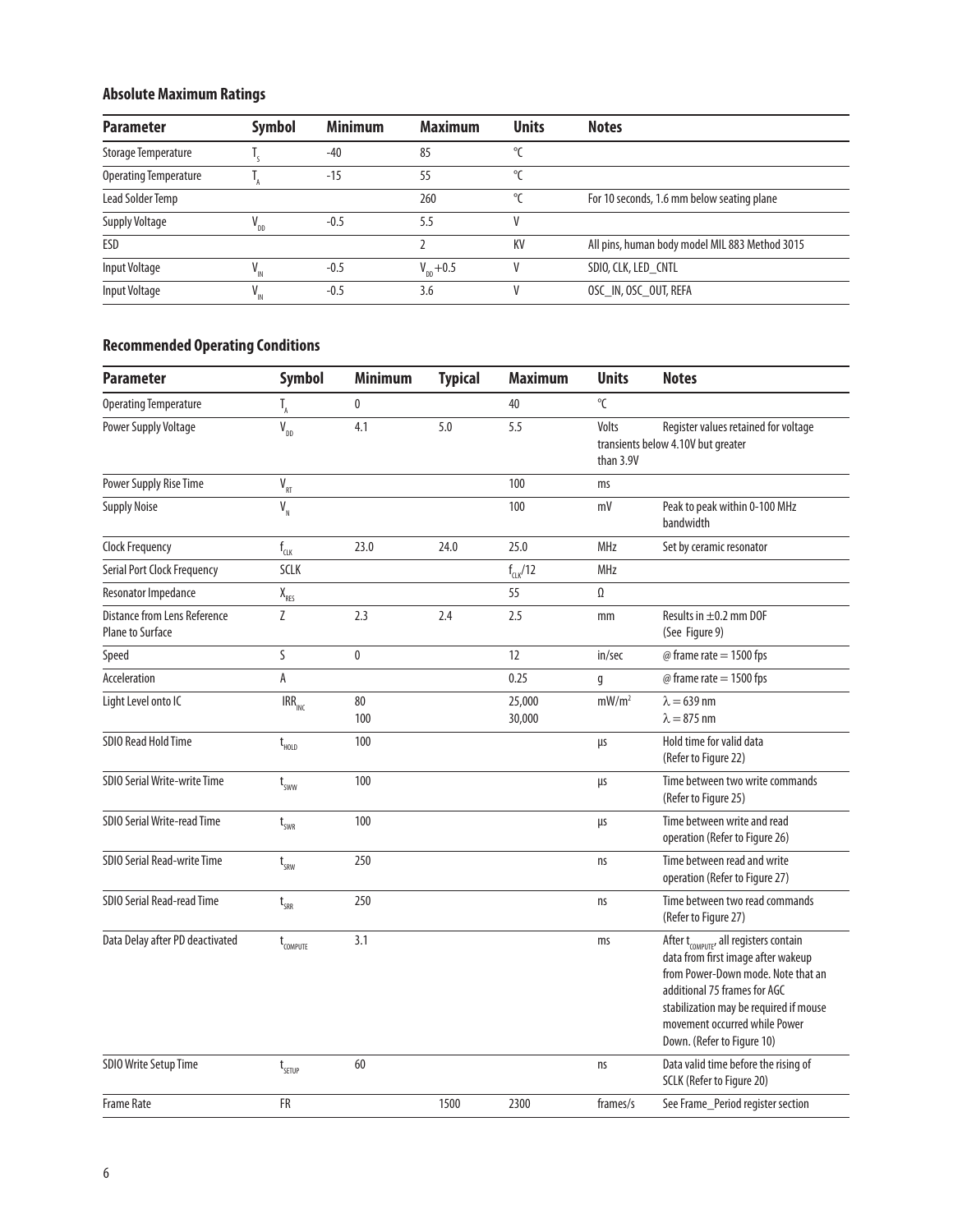

**Figure 9. Distance from lens reference plane to surface.**

## **AC Electrical Specifications**

Electrical Characteristics over recommended operating conditions. Typical values at 25°C, V<sub>DD</sub> = 5 V, 24 MHz, 1500 fps.

| <b>Parameter</b>                                        | <b>Symbol</b>                       | Min. | Typ. | Max. | <b>Units</b> | <b>Notes</b>                                                                                                                                             |
|---------------------------------------------------------|-------------------------------------|------|------|------|--------------|----------------------------------------------------------------------------------------------------------------------------------------------------------|
| Power Down (PD)                                         | L <sub>PD</sub>                     | 1.33 |      |      | μs           | 32 clock cycle minimum after setting bit 6 in the<br>Configuration register. (Refer to Figure 12)                                                        |
| Power Up after PD mode<br>deactivated                   | L <sub>PUPD</sub>                   |      |      | 50   | ms           | From PD mode deactivation to accurate reports<br>610 $\mu$ s + 75 frames (Refer to Figure 10)                                                            |
| Power Up from $V_{nn}$ <sup><math>\uparrow</math></sup> | $\mathsf{L}_{\mathsf{P}\mathsf{U}}$ |      |      | 40   | ms           | From $V_{\text{nn}}$ to valid accurate reports<br>$610 \mu s + 50$ frames                                                                                |
| <b>Rise and Fall Times</b>                              |                                     |      |      |      |              |                                                                                                                                                          |
| SD <sub>IO</sub>                                        |                                     |      | 30   |      | ns           | $Ci = 30$ pF (the rise time is between 10% to 90%)                                                                                                       |
|                                                         |                                     |      | 16   |      | ns           | $Ci = 30$ pF (the fall time is between 10% to 90%)                                                                                                       |
| <b>Serial Port Transaction Timer</b>                    | L <sub>SPTT</sub>                   |      | 90   |      | ms           | Serial port will reset if current transaction is not<br>complete within $t_{corr}$ (Refer to Figure 29)                                                  |
| <b>Transient Supply Current</b>                         | "DDT                                |      | 20   | 37   | mA           | Max supply current during a $V_{\text{nn}}$ ramp from 0 to 5.0V<br>with $>$ 500 µs rise time. Does not include charging<br>current for bypass capacitors |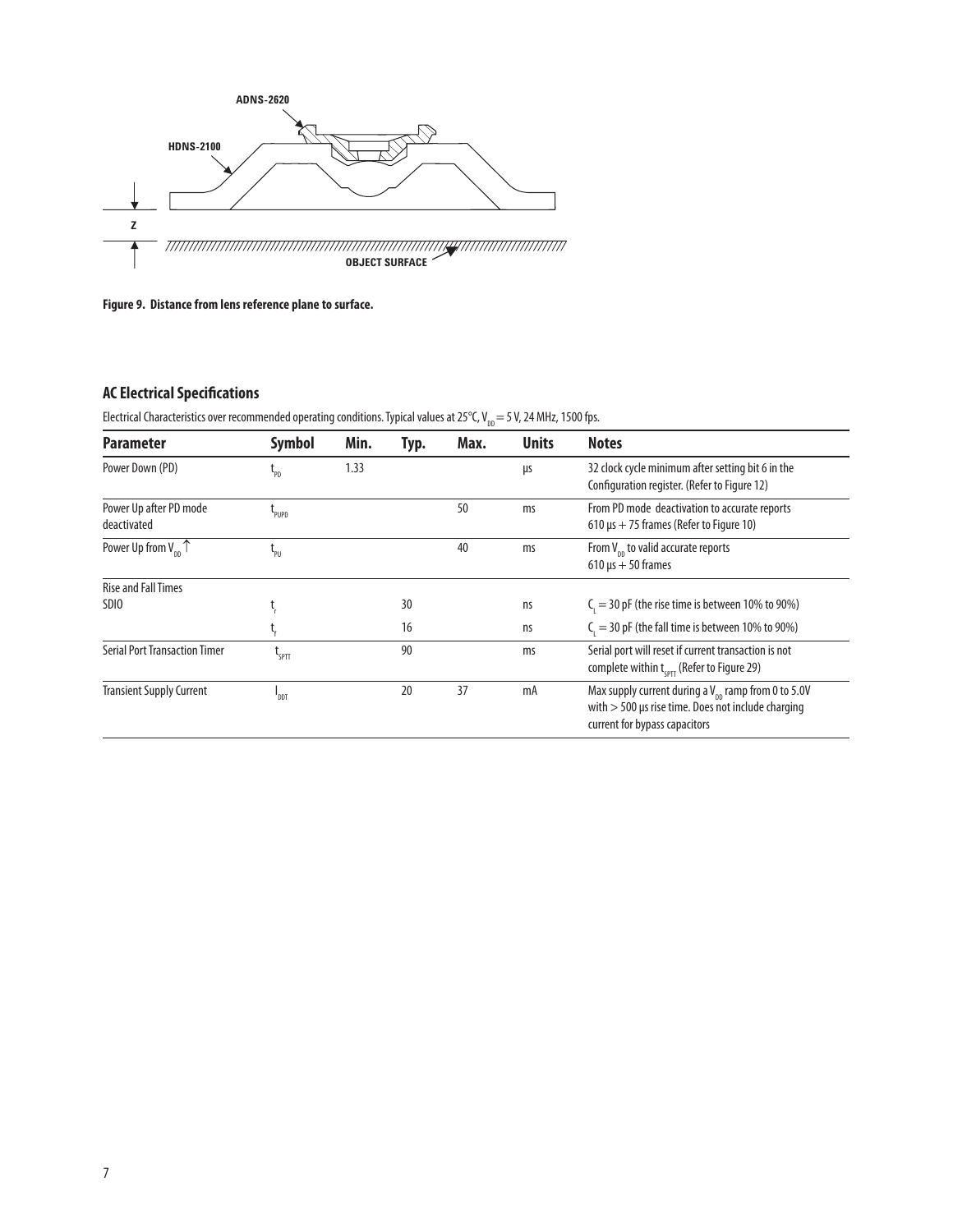## **DC Electrical Specifications**

Electrical Characteristics over recommended operating conditions. Typical values at 25°C,  $V_{_{DD}} = 5$  V, 24 MHz, 1500 fps.

| <b>Parameter</b>                     | Symbol                                             | Min.                        | Typ. | Max. | <b>Units</b>              | <b>Notes</b>                                          |
|--------------------------------------|----------------------------------------------------|-----------------------------|------|------|---------------------------|-------------------------------------------------------|
| <b>Supply Current (mouse moving)</b> | $\mathsf{I}_{\mathtt{DD\,AVG}}$                    |                             | 15   | 30   | mA                        |                                                       |
| Supply Current (mouse not moving)    | $I_{DD}$                                           |                             | 12   |      | mA                        |                                                       |
| <b>Power Down Mode Current</b>       | $\mathsf{I}_{\mathsf{DDPD}}$                       |                             | 170  | 230  | μA                        |                                                       |
| SCK pin                              |                                                    |                             |      |      |                           |                                                       |
| Input Low Voltage                    | $V_{\parallel}$                                    |                             |      | 0.8  | $\mathsf{V}$              |                                                       |
| Input High Voltage                   | $\overline{V}_{\rm{H}}$                            | 2.0                         |      |      | $\mathsf{V}$              |                                                       |
| <b>Input Capacitance</b>             | $C_{\rm IN}$                                       |                             |      | $10$ | pF                        |                                                       |
| <b>Input Resistance</b>              | $R_{IN}$                                           | $\mathbf{1}$                |      |      | $M\Omega$                 |                                                       |
| SDIO pin                             |                                                    |                             |      |      |                           | $V_{\text{nn}}$ = 4V, Load = 50 pF, 80n s rise & fall |
| Input Low Voltage                    | $\mathsf{V}_{_{\mathsf{IL}}}$                      |                             |      | 0.8  | V                         |                                                       |
| Input High Voltage                   | $\bar{\mathtt{V}}_{\scriptscriptstyle\mathsf{IH}}$ | 2.0                         |      |      | V                         |                                                       |
| <b>Output Low Voltage</b>            | $V_{\underline{0}L}$                               |                             |      | 0.5  | $\mathsf{V}$              |                                                       |
| Output High Voltage                  | $\bar{V}_{\text{OH}}$                              | $\overline{0.8}$ * $V_{DD}$ |      |      | $\ensuremath{\mathsf{V}}$ |                                                       |
| <b>Drive Low Current</b>             | I,                                                 | 2.0                         |      |      | mA                        |                                                       |
| Drive High Current                   | I,                                                 | 2.0                         |      |      | mA                        |                                                       |
| <b>Input Capacitance</b>             | $C_{\rm IN}$                                       |                             |      | 10   | рF                        |                                                       |
| <b>Input Resistance</b>              | $\mathsf{R}_{\textsc{in}}$                         | $\mathbf{1}$                |      |      | $M\Omega$                 |                                                       |
| LED_CNTL pin                         |                                                    |                             |      |      |                           |                                                       |
| <b>Output Low Voltage</b>            | $\mathsf{V}_{\underbar{\mathsf{0}\mathsf{L}}}$     |                             |      | 0.1  | V                         |                                                       |
| Output High Voltage                  | $\bar{\text{V}}_{_{\text{OH}}}$                    | $0.8 * V_{D}$               |      |      | $\mathsf{V}$              |                                                       |
| <b>Drive Low Current</b>             | I,                                                 | 250                         |      |      | μA                        |                                                       |
| Drive High Current                   | I,                                                 | 250                         |      |      | μA                        |                                                       |
| OSC_IN                               |                                                    |                             |      |      |                           |                                                       |
| <b>Input Resistance</b>              | $\mathsf{R}_{_{\mathsf{IN}}}$                      |                             | 500  |      | kΩ                        |                                                       |
| <b>Input Capacitance</b>             | $C_{\rm IN}$                                       |                             | 15   |      | рF                        |                                                       |
| Input High Voltage                   | $\overline{V_{\rm{H}}}$                            | 2.2                         |      |      | $\mathsf{V}$              | External clock source                                 |
| Input Low Voltage                    | $V_{\parallel}$                                    |                             |      | 0.8  | $\sf V$                   | External clock source                                 |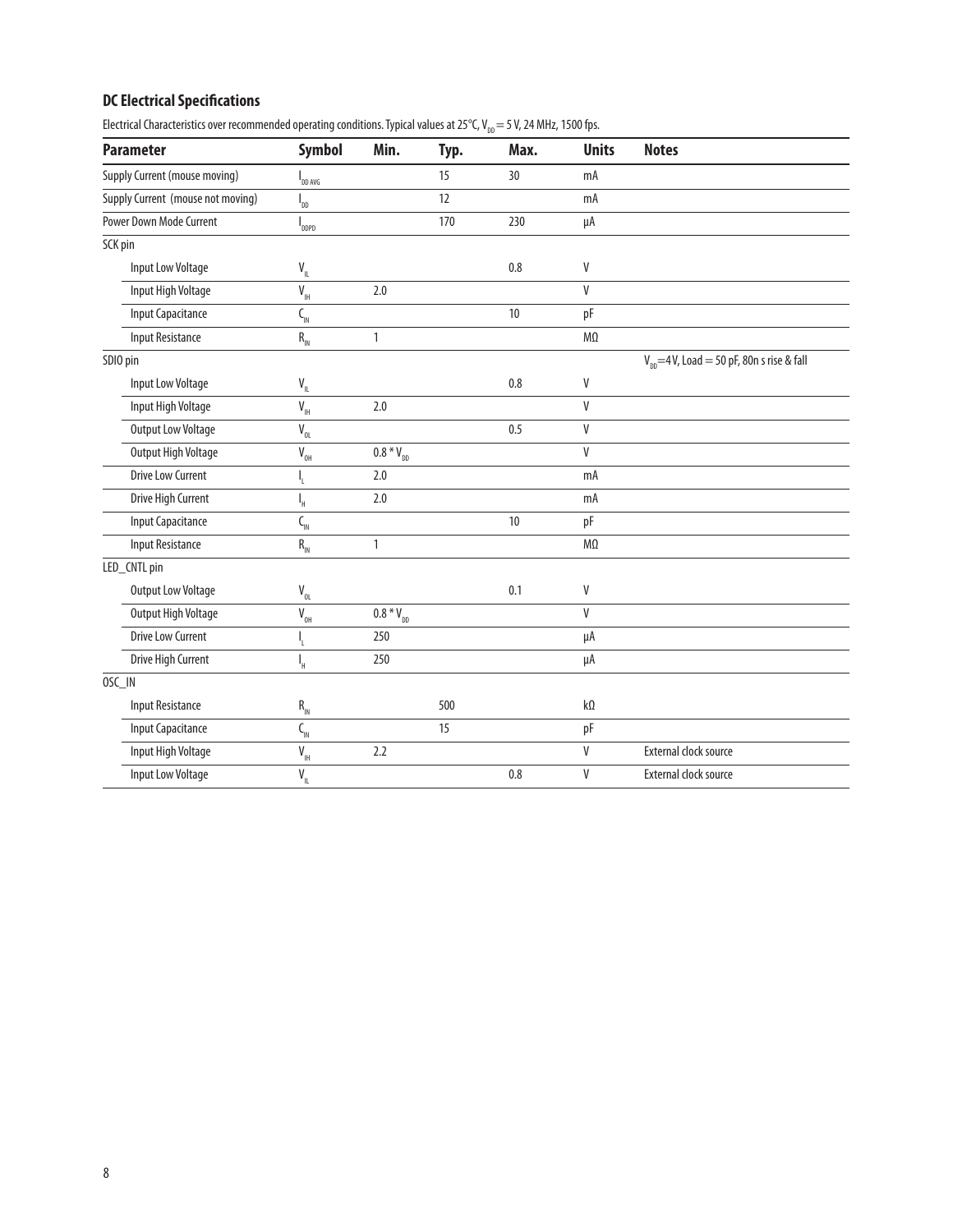## **PD Pin Timing**

Note: All timing circuits shown, from Figure 10 onwards, are based on the 24 MHz resonator frequency.



**Figure 10. Power up timing mode.** 



**Figure 11. Details of wake-up timing after PD.**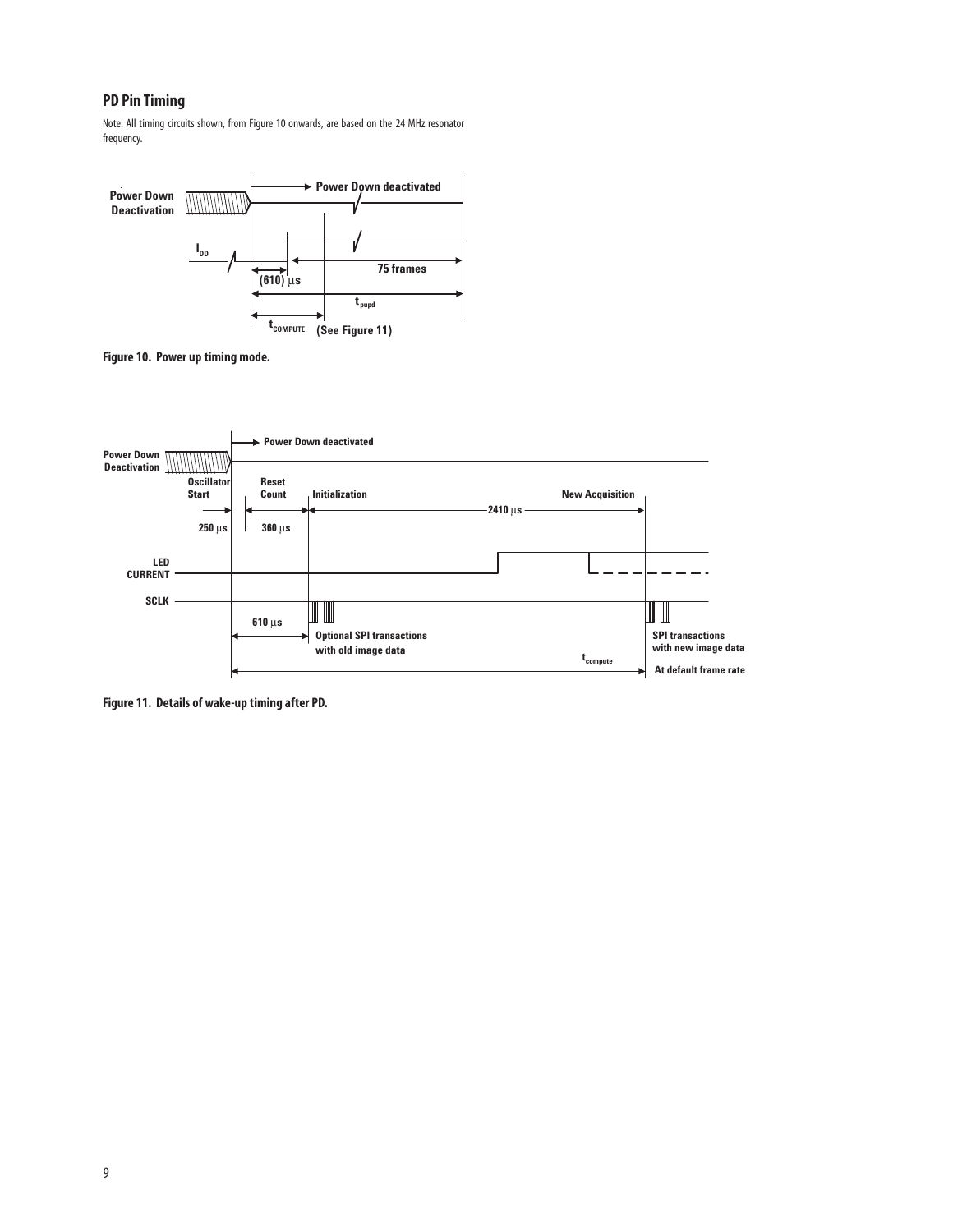## **Power-down Mode (PD) and Timing**

ADNS-2620 can be placed in a power-down mode by setting bit 6 in the configuration register via a serial I/O port write operation. Note that while writing a "1" to bit 6 of the configuration register, all other bits must be written with their original value in order to keep the current configuration. After setting the configuration register, wait at least 32 system clock cycles. To get the chip out of the power-down mode, clear bit 6 in the configuration register via a serial I/O port write operation. (CAUTION! In power-down mode, the SPI timeout  $(t<sub>corr</sub>)$  will not function. Therefore, no partial SPI command should be sent. Otherwise, the sensor may go into a hang-up state). While the sensor is in power-down mode, only the bit 6 data will be written to the configuration register. Writing the other configuration register values will not have any effect. For an accurate report after power-up, wait for a total period of 50 ms before the microcontroller is able to issue any write/read operation to the ADNS-2620. The sensor register settings, prior to power-down mode, will remain during power-down mode.

## **CLK**



**Figure 12. Power-down timing.** 

The address of the configuration register is 1000000.

Assume that the original content of the configuration register is 0x00.



**Figure 13. Power-down configuration register writing operation.**

Setting the power down bit simply sets the analog circuitry into a no current state.

Note: LED\_CNTL, and SDIO will be tri-stated during power down mode.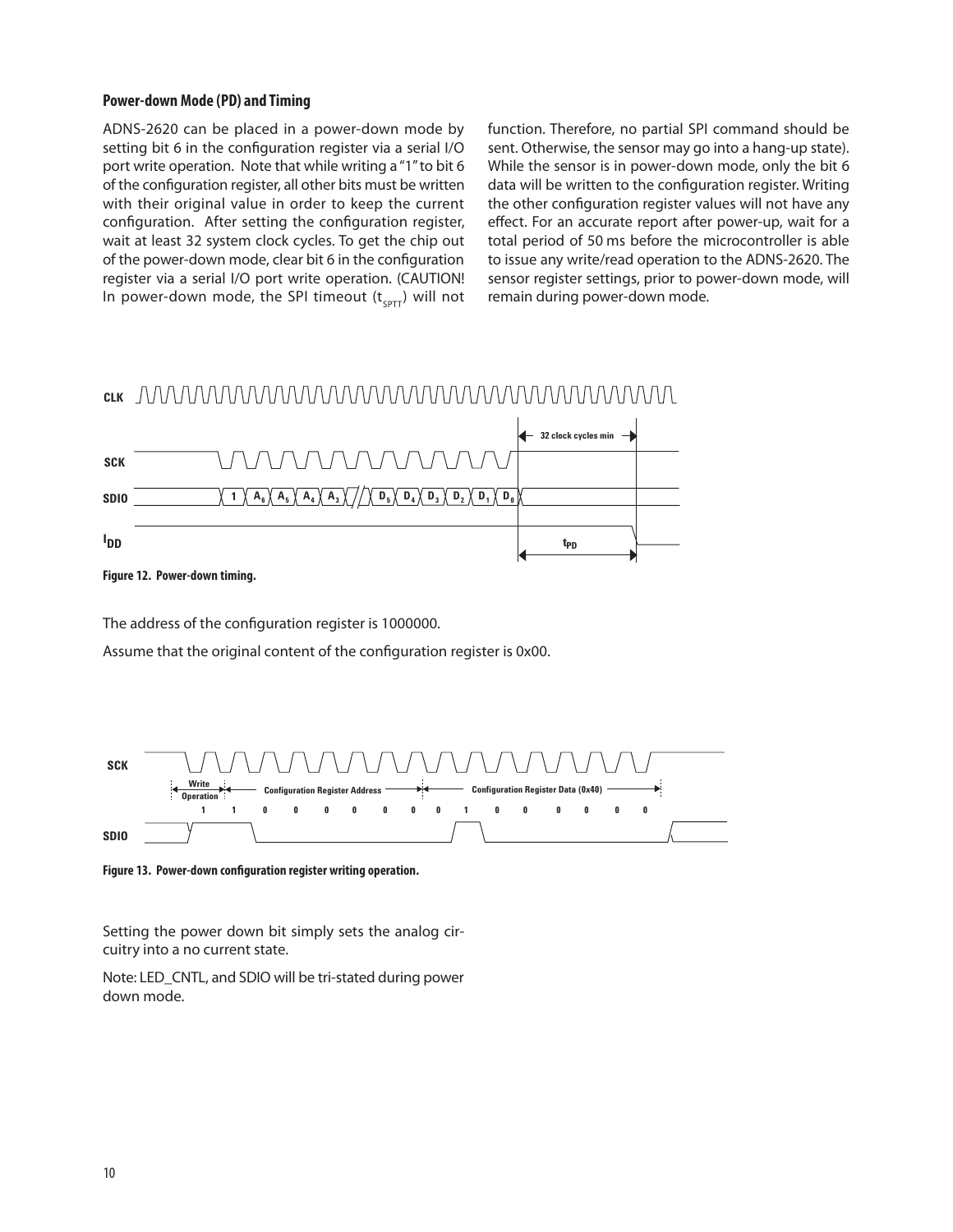## **Typical Performance Characteristics**

| Performance characteristics over recommended operating conditions. Typical values at 25°C, V <sub>DD</sub> = 5 V, 24 MHz, 1500 fps. |  |
|-------------------------------------------------------------------------------------------------------------------------------------|--|
|-------------------------------------------------------------------------------------------------------------------------------------|--|

| <b>Parameter</b>       | Symbol | Min. | Tvp. | Max. | Units | Notes                                                                                                                                                      |
|------------------------|--------|------|------|------|-------|------------------------------------------------------------------------------------------------------------------------------------------------------------|
| Path Error (Deviation) |        |      | 0.5  |      |       | Path Error (Deviation) is the error from the ideal cursor path. It is expressed<br>as a percentage of total travel and is measured over standard surfaces. |

The following graphs (Figures 14-18) are the typical performance of the ADNS-2620 sensor, assembled as shown in the 2D assembly drawing with the HDNS-2100 Lens/Prism, the HDNS-2200 clip, and the HLMP-ED80-xx000 (See Figure 4).



**Figure 14. Typical Resolution vs. Z (comparative surfaces)**



**Figure 15. Typical Resolution vs. Velocity @ 1500 fps.**



**Figure 16. Wavelength Responsivity[1].**



**Figure 17. Typical Resolution vs. Height at different LED currents on manila.**



**Figure 18. Typical Resolution vs. Height at different LED currents on black.**

Notes:

- 1. The ADNS-2620 is designed for optimal performance when used with the HLMP-ED80-xx000 (red LED 639 nm). For use with other LED colors (i.e., blue, green), please consult factory. When using alternate LEDs, there may also be performance degradation and additional eye safety considerations.
- 2. Z = Distance from Lens Reference plane to Surface.
- 3. DOF = Depth of Field.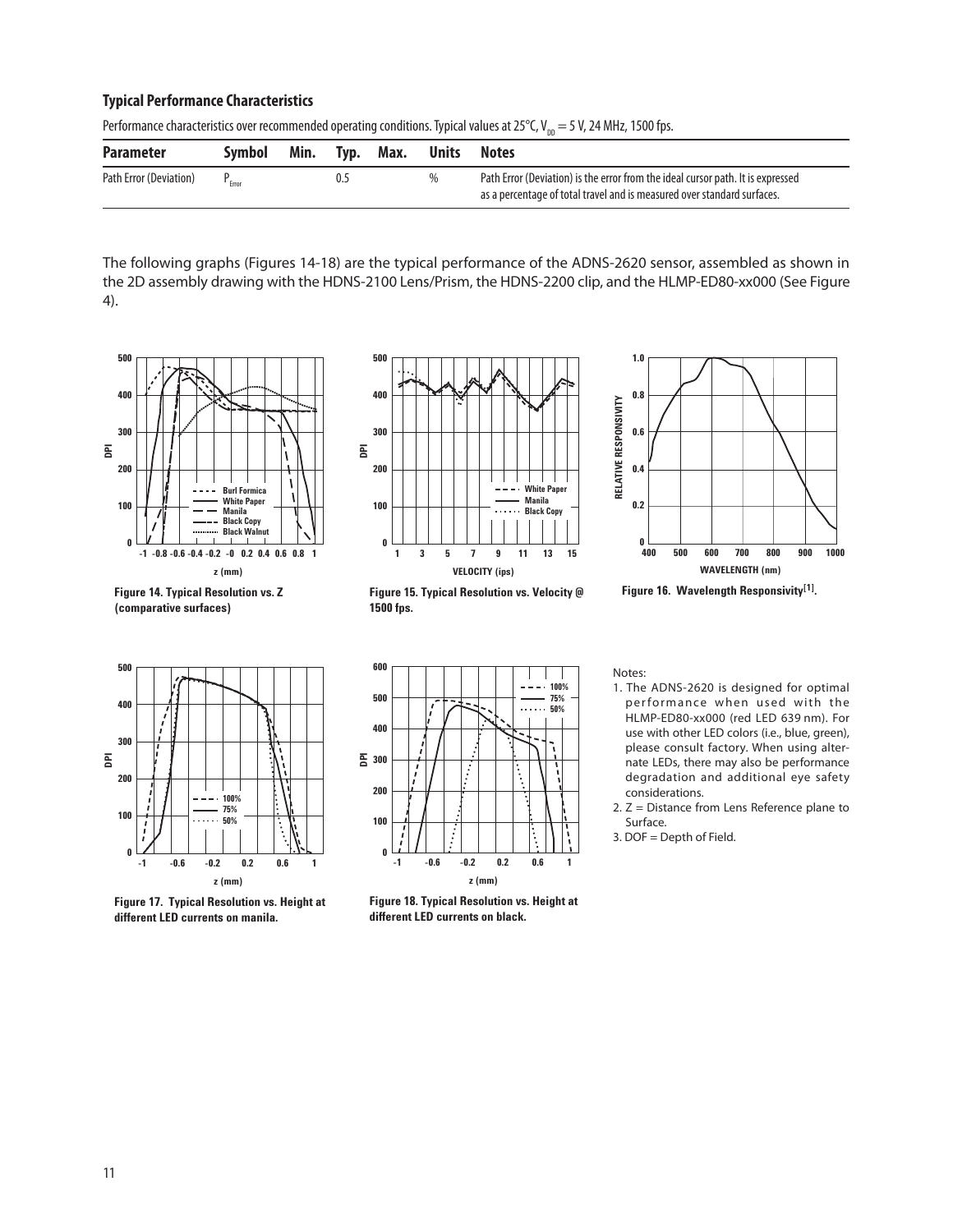## **Synchronous Serial Port**

The synchronous serial port is used to set and read parameters in the ADNS-2620, and also to read out the motion information.

The port is a two wire, half duplex port. The host microcontroller always initiates communication; the ADNS-2620 never initiates data transfers.

**SCK:** The serial port clock. It is always generated by the master (the microcontroller).

**SDIO**: The data line.

## **Write Operation**

Write operations, where data is going from the microcontroller to the ADNS-2620, is always initiated by the microcontroller and consists of two bytes. The first byte contains the address (seven bits) and has a "1" as its MSB to indicate data direction. The second byte contains the data. The transfer is synchronized by **SCK**. The microcontroller changes **SDIO** on falling edges of **SCK**. The ADNS-2620 reads **SDIO** on rising edges of **SCK.**



**Figure 19. Write operation.**

**SDIO Driven by Microcontroller**



**Figure 20. SDIO setup and hold times SCK pulse width.**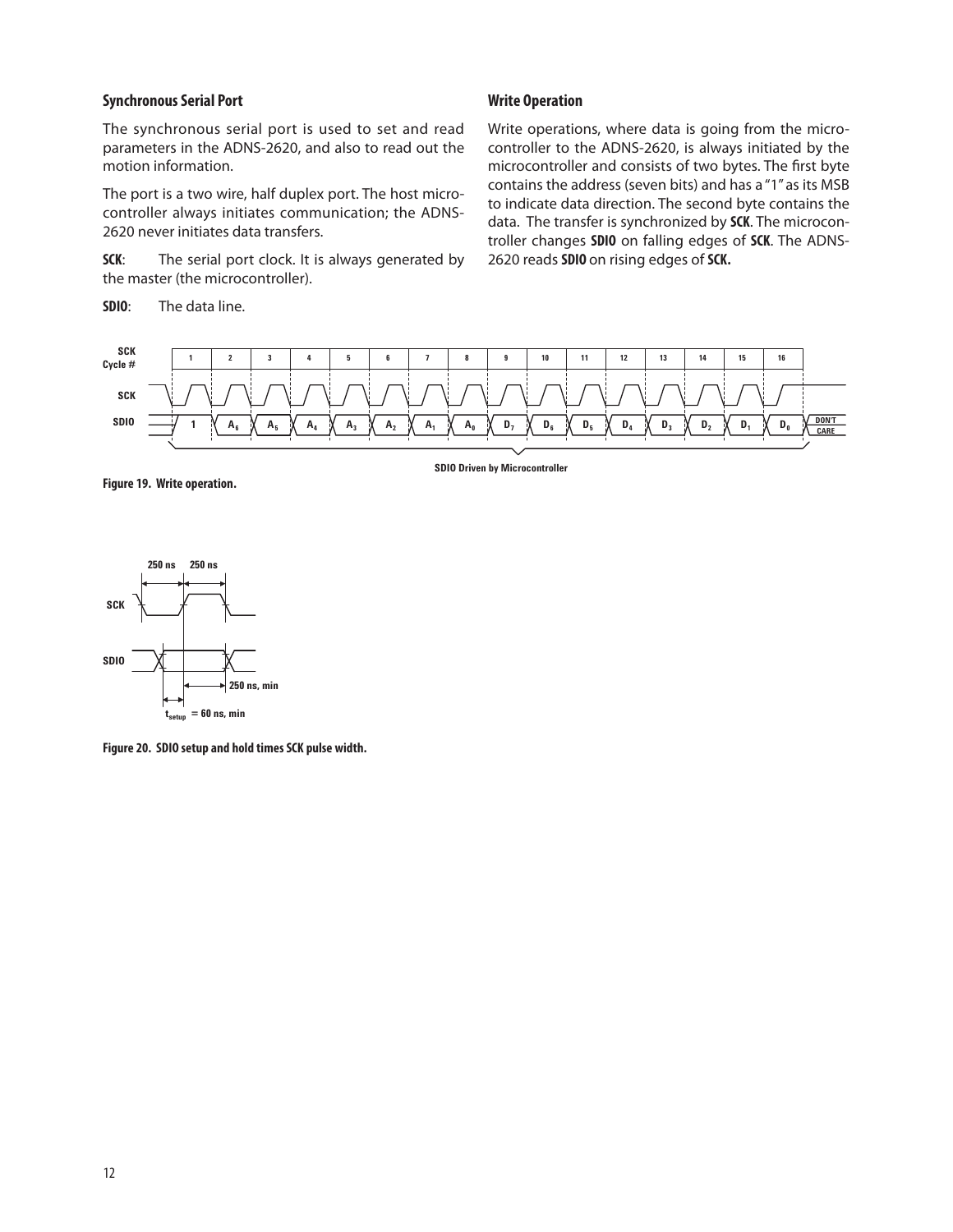#### **Read Operation**

A read operation, meaning data that is going from the ADNS-2620 to the microcontroller, is always initiated by the microcontroller and consists of two bytes. The first byte that contains the address is written by the microcontroller and has a "0" as its MSB to indicate data direction. The second byte contains the data and is driven by the ADNS-2620. The transfer is synchronized by **SCK**. **SDIO** is changed on falling edges of **SCK** and read on every rising

edge of **SCK**. The microcontroller must go to a High-Z state after the last address data bit. The ADNS-2620 will go to the High-Z state after the last data bit. Another thing to note during a read operation is that SCK needs to be delayed after the last address data bit to ensure that the ADNS-2620 has at least 100 µs to prepare the requested data. This is shown in the timing diagrams below (See Figures 21 to 23).







**Figure 23. ADNS-2620 to microcontroller SDIO handoff.**

NOTE:

The 250 ns high state of SCK is the minimum data hold time of the ADNS-2620. Since the falling edge of SCK is actually the start of the next read or write command, the ADNS-2620 will hold the state of  $D_0$ on the SDIO line until the falling edge of SCK. In both write and read operations, SCK is driven by the microcontroller.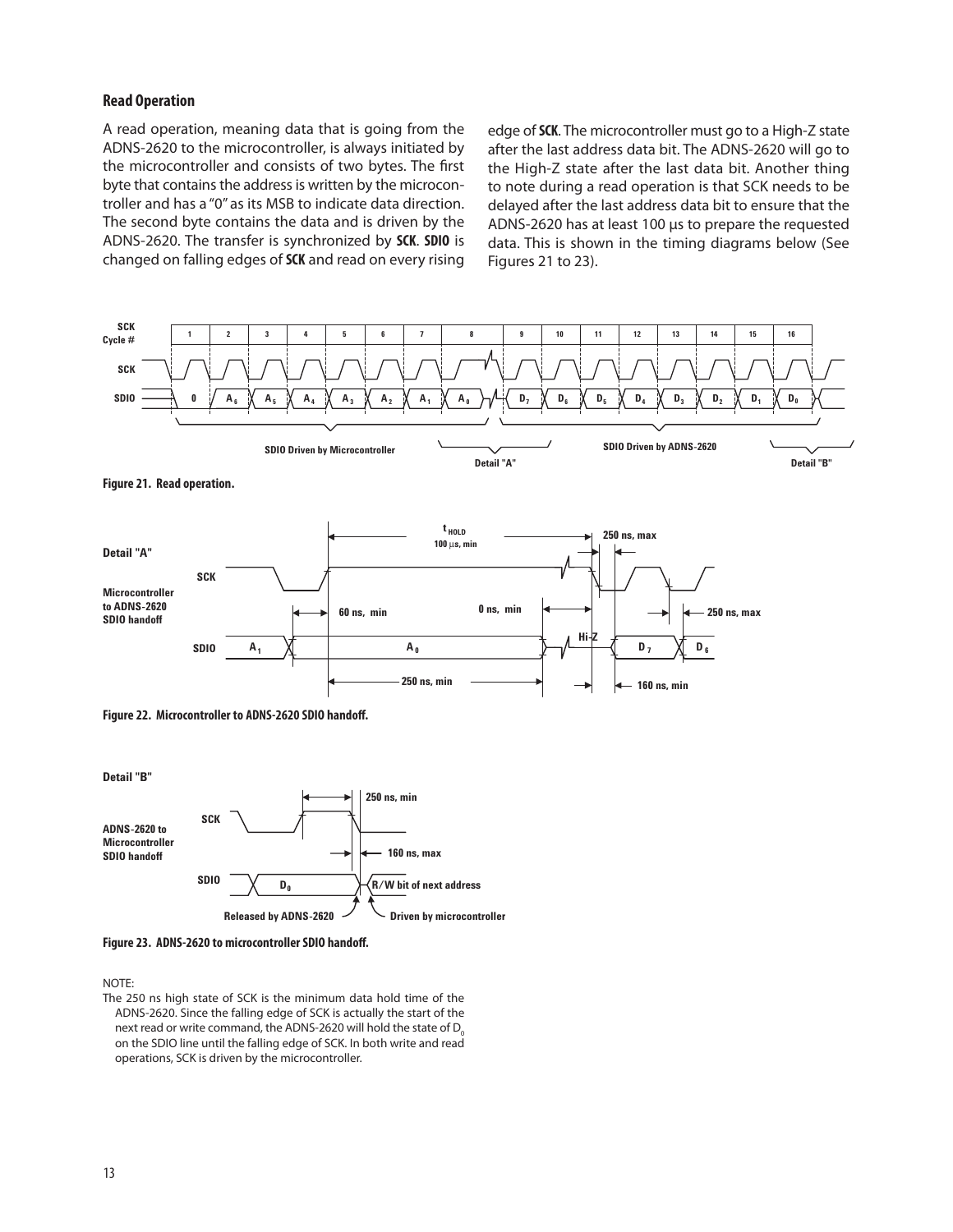## **Forcing the SDIO Line to the Hi-Z State**

There are times when the SDIO line from the ADNS-2620 should be in the Hi-Z state. For example, if the microprocessor has completed a write to the ADNS-2620, the SDIO line will go into a Hi-Z state, because the SDIO pin was configured as an input. However, if the last operation from the microprocessor was a read, the ADNS-2620 will hold the D0 state on SDIO until a falling edge of SCK.

To place the SDIO pin into a Hi-Z state, activate the power-down mode by writing to the configuration register. Then, the powerdown mode can stay activated, with the ADNS-2620 in the shutdown state, or the powerdown mode can be deactivated, returning the ADNS-2620 to normal operation. In both conditions, the SDIO line will go into the Hi-Z state.



**Figure 24. SDIO Hi-z state and timing.**

Another method to put the SDIO line into the Hi-Z state, while maintaining the ADNS-2620 at normal mode, is to write any data to an invalid address such as 0x00 to address 0x77. The SDIO line will go into the Hi-Z state after the write operations.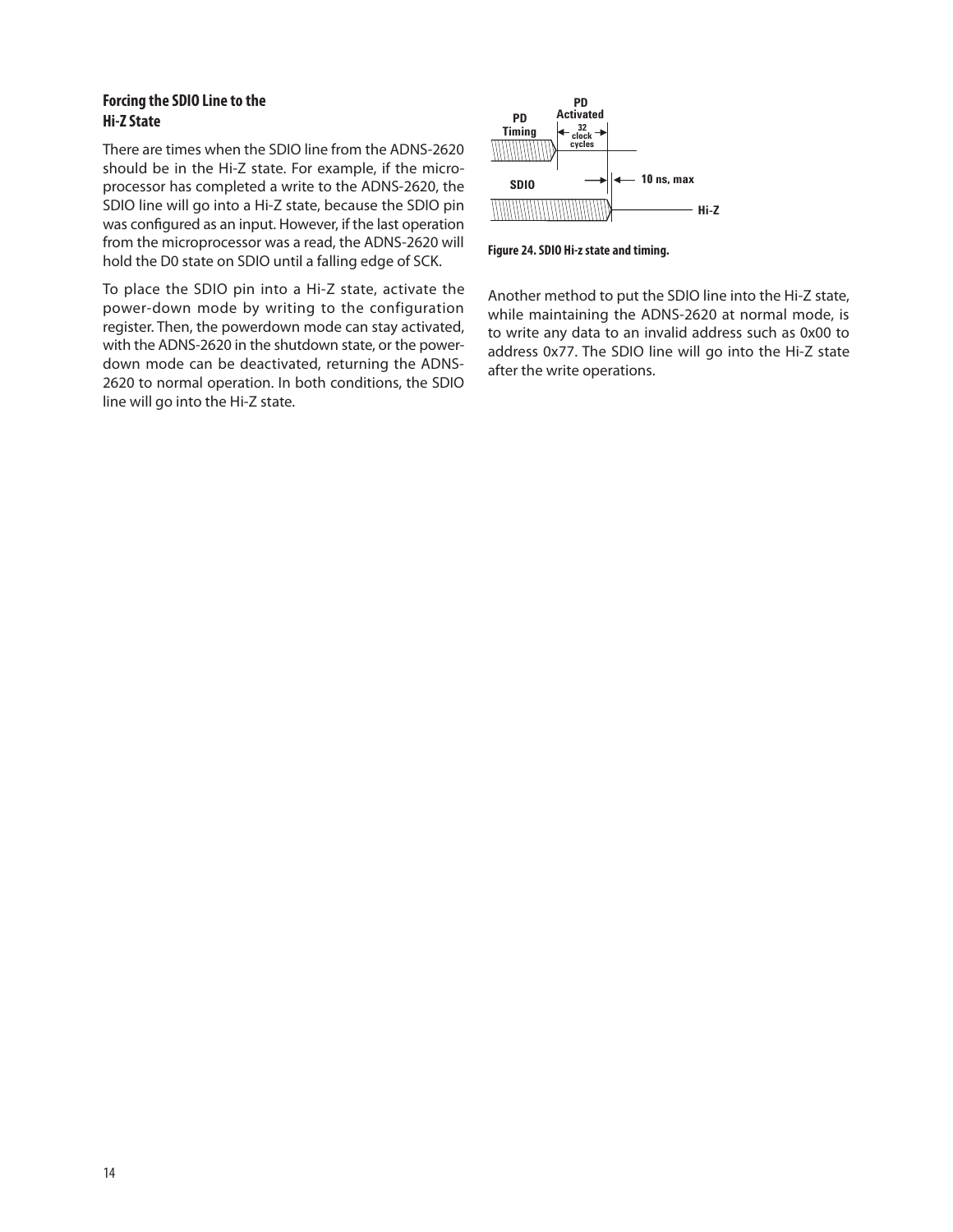## **Required Timing between Read and Write Commands (tsxx)**

There are minimum timing requirements between read and write commands on the serial port.



**Figure 25. Timing between two write commands.**

If the rising edge of the SCK for the last data bit of the second write command occurs before the 100 µs required delay, then the first write command may not complete correctly.



**Figure 26. Timing between write and read commands.**

If the rising edge of SCK for the last address bit of the read command occurs before the 100 µs required delay, then the write command may not complete correctly.



**Write Operation**

**Figure 27. Timing between read and either write or subsequent read commands.**

The falling edge of SCK for the first address bit of either the read or write command must be at least 250 ns after the last SCK rising edge of the last data bit of the previous read operation.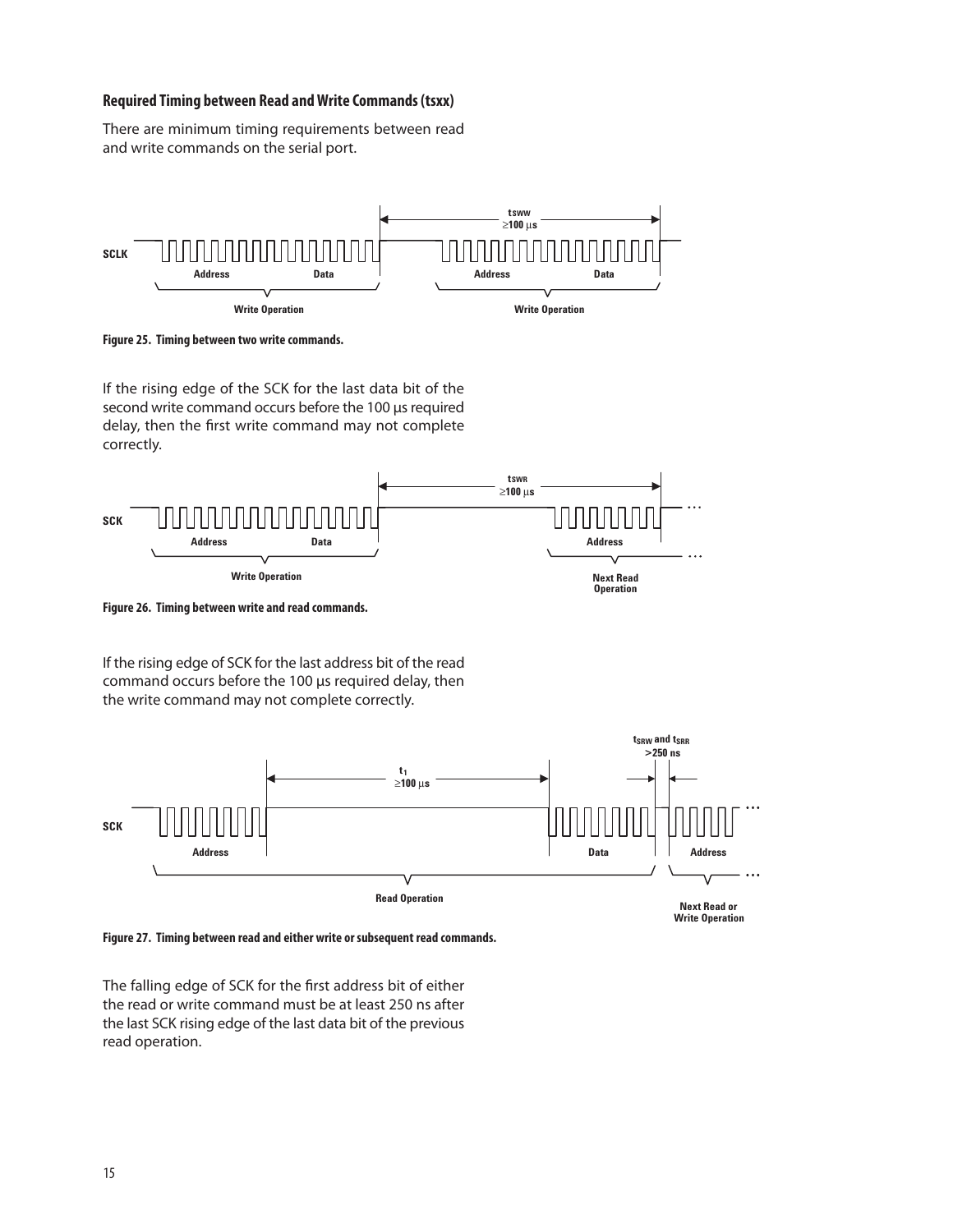## **Error Detection and Recovery**

- 1. The ADNS-2620 and the microcontroller might get out of synchronization due to ESD events, power supply droops or microcontroller firmware flaws.
- 2. The ADNS-2620 has a transaction timer for the serial port. If the sixteenth SCK rising edge is spaced more than approximately 90 milliseconds from the first SCK edge of the current transaction, the serial port will reset.
- 3. Invalid addresses:
	- Writing to an invalid address will have no effect. Reading from an invalid address will return all zeros.
- 4. Collision detection on SDIO
	- The only time that the ADNS-2620 drives the SDIO line is during a READ operation. To avoid data collisions, the microcontroller should relinquish SDIO before the falling edge of SCK after the last address bit. Then the ADNS-2620 begins to drive SDIO after the next rising edge of SCK. Next, the ADNS-2620 relinquishes SDIO within 160 ns of the falling SCK edge after the last data bit. The microcontroller can begin driving SDIO any time after that. In order to maintain low power consumption in normal operation or when the PD bit is set high, the microcontroller should not leave SDIO floating until the next transmission (although that will not cause any communication difficulties).
- 5. In case of synchronization failure, both the ADNS-2620 and the microcontroller may drive SDIO. The ADNS-2620 can withstand 30 mA of short circuit current and will withstand infinite duration short circuit conditions.
- 6. The microcontroller can verify a successful write operation by issuing a read command to the same address and comparing the written data to the read data.
- 7. The microcontroller can verify the synchronization of the serial port by periodically reading the product ID from status register (Address: 0x41).

#### **Notes on Power-up and the Serial Port**

The sequence in which  $V_{\text{nn}}$  SCK and SDIO are set during powerup can affect the operation of the serial port. The diagram below shows what can happen shortly after powerup when the microprocessor tries to read data from the serial port.

This diagram shows the  $V_{\text{DD}}$  rising to valid levels, at some point the microcontroller starts its program, sets the SCK and SDIO lines to be outputs, and sets them high. Then, the microcontroller waits to ensure the ADNS-2620 has powered up and is ready to communicate. The microprocessor then tries to read from location 0x41, Status register, and is expecting a value of 0x0b010XXXXX. If it receives this value, then it knows that the communication to the ADNS-2620 is operational.

The problem occurs if the ADNS-2620 powers up before the microprocessor sets the SCK and SDIO lines to be outputs and high. The ADNS-2620 sees the raising of the SCK as a valid rising edge, and clocks in the state of the SDIO as the first bit of the address (sets either a read or a write depending upon the state).

In the case of a SDIO low, a read operation will start. When the microprocessor actually begins to send the address, the ADNS-2620 already has the first bit of an address. When the seventh bit is sent by the microprocessor, the ADNS-2620 has a valid address, and drives the SDIO line high within 250 ns (see detail "A" in Figure 19 and Figure 20). This results in a bus fight for SDIO. Since the address is wrong, the data sent back will be incorrect.

In the case of a SDIO high, a write operation will start. The address and data will be out of synchronization, causing the wrong data written to the wrong address.

## **Solution**

One way to solve the problem is by waiting for the serial port timer to time out.



**Figure 28. Power-up serial port sequence.**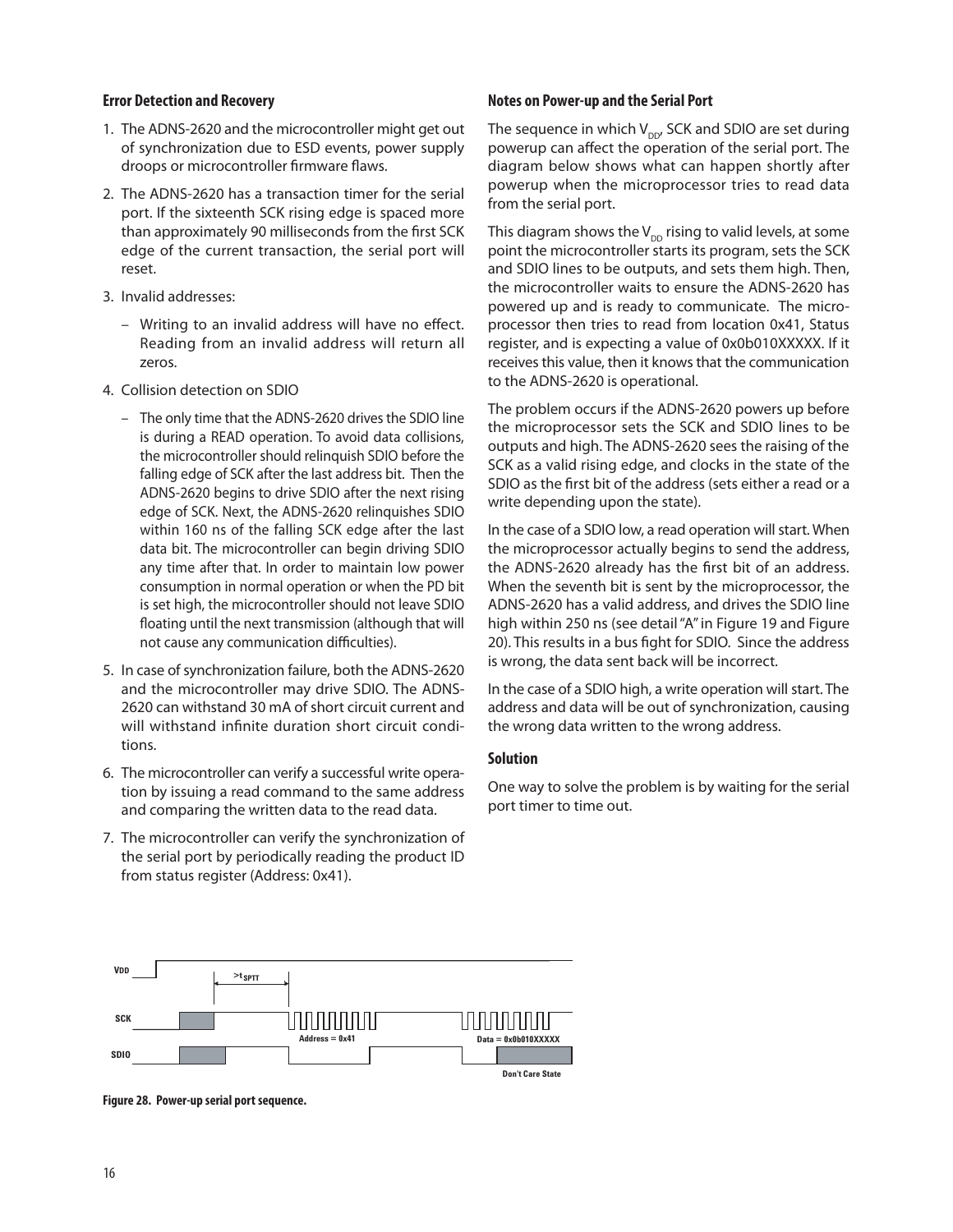#### **Serial Port Timer Timeout**



**Figure 29. Power-up serial port timer sequence.**

If the microprocessor waits at least  $t_{\text{SPTT}}$  from  $V_{\text{DD}}$  valid, it will ensure that the ADNS-2620 has powered up and the timer has timed out. This assumes that the microprocessor and the ADNS-2620 share the same power supply. If not, then the microprocessor must wait for  $t_{\text{c}_{\text{PTT}}}$  from ADNS-2620 V<sub>DD</sub> valid. Then when the SCK toggles for the address, the ADNS-2620 will be in sync with the microprocessor.

## **Resync Note**

If the microprocessor and the ADNS-2620 get out of sync, then the data either written or read from the registers will be incorrect. An easy way to solve this is to use watchdog timer timeout sequence to resync the parts after an incorrect read.

## **Power-up**

ADNS-2620 has an on-chip internal power-up reset (POR) circuit, which will reset the chip when VDD reaches the valid value for the chip to function.

## **Soft Reset**

ADNS-2620 may also be given the reset command at any time via the serial I/O port. The timing and transactions are the same as those just specified for the power-up mode in the previous section.

The proper way to perform soft reset on ADNS-2620 is:

- 1. The microcontroller starts the transaction by sending a write operation containing the address of the configuration register and the data value of 0x80. Since the reset bit is set, ADNS-2620 will reset and any other bits written into the configuration register at this time is properly written into the Configuration Register. After the chip has been reset, very quickly, ADNS-2620 will clear the reset bit so there is no need for the microcontroller to re-write the Configuration Register to reset it.
- 2. The digital section is now ready to go. It takes 3 frames for the analog section to settle.



**Figure 30. ADNS-2620 soft reset sequence timing.**

Soft reset will occur when writing 0x80 to the configuration register.



**Figure 31. Soft reset configuration register writing operation.**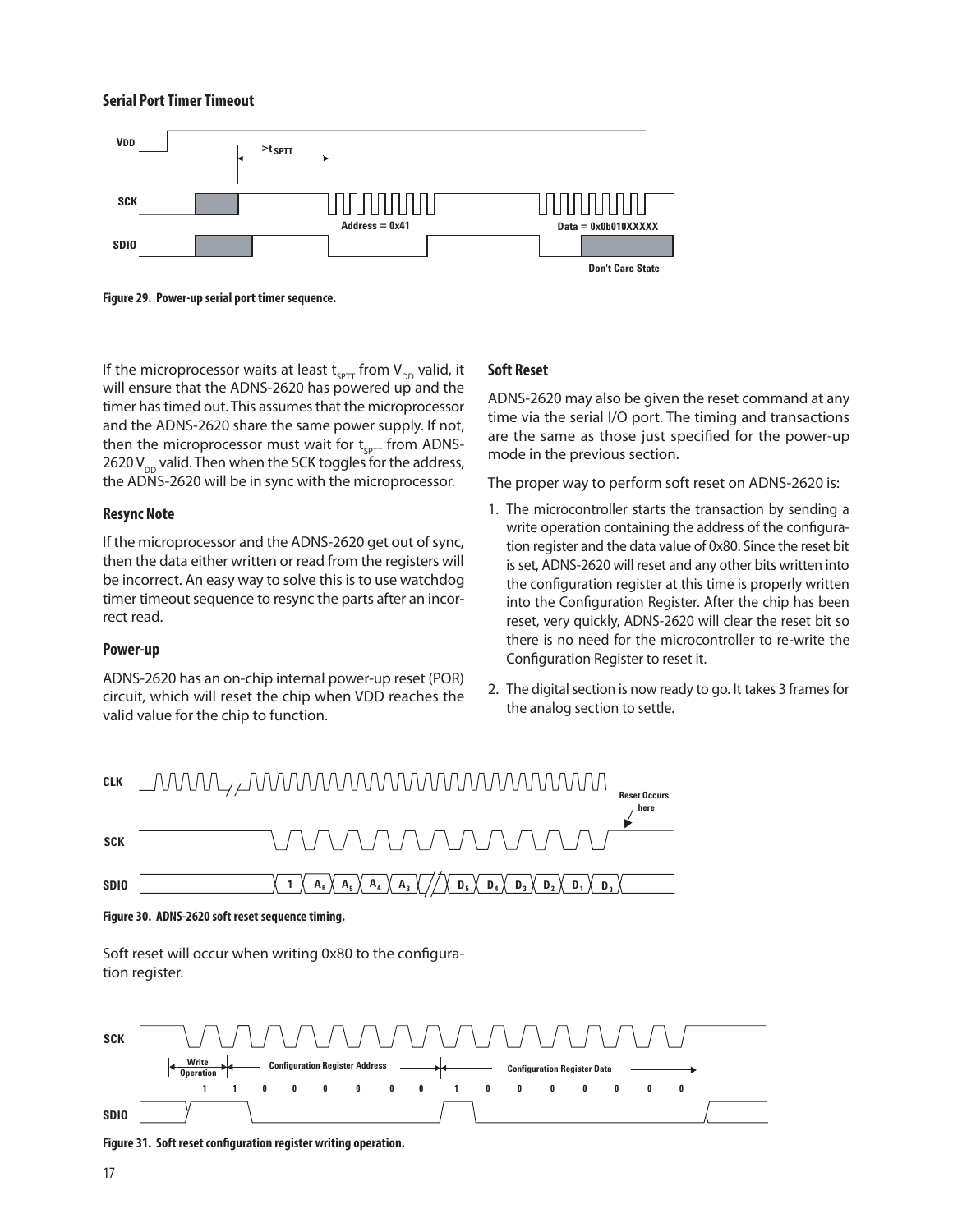## **Programming Guide**

## **Registers**

The ADNS-2620 can be programmed through registers, via the serial port, and configuration and motion data can be read from these registers.

| <b>Register</b> | <b>Address</b> | <b>Notes</b>                                               |
|-----------------|----------------|------------------------------------------------------------|
| Configuration   | 0x40           | Reset, Power Down, Forced Awake, etc                       |
| <b>Status</b>   | 0x41           | Product ID, Mouse state of Asleep or Awake                 |
| Delta Y         | 0x42           | Y Movement                                                 |
| Delta X         | 0x43           | X Movement                                                 |
| SOUAL           | 0x44           | Measure of the number of features visible by<br>the sensor |
| Maximum Pixel   | 0x45           |                                                            |
| Minimum Pixel   | 0x46           |                                                            |
| Pixel Sum       | 0x47           |                                                            |
| Pixel Data      | 0x48           | Actual picture of surface                                  |
| Shutter_Upper   | 0x49           |                                                            |
| Shutter Lower   | 0x4A           |                                                            |
| Frame Period    | 0x4B           |                                                            |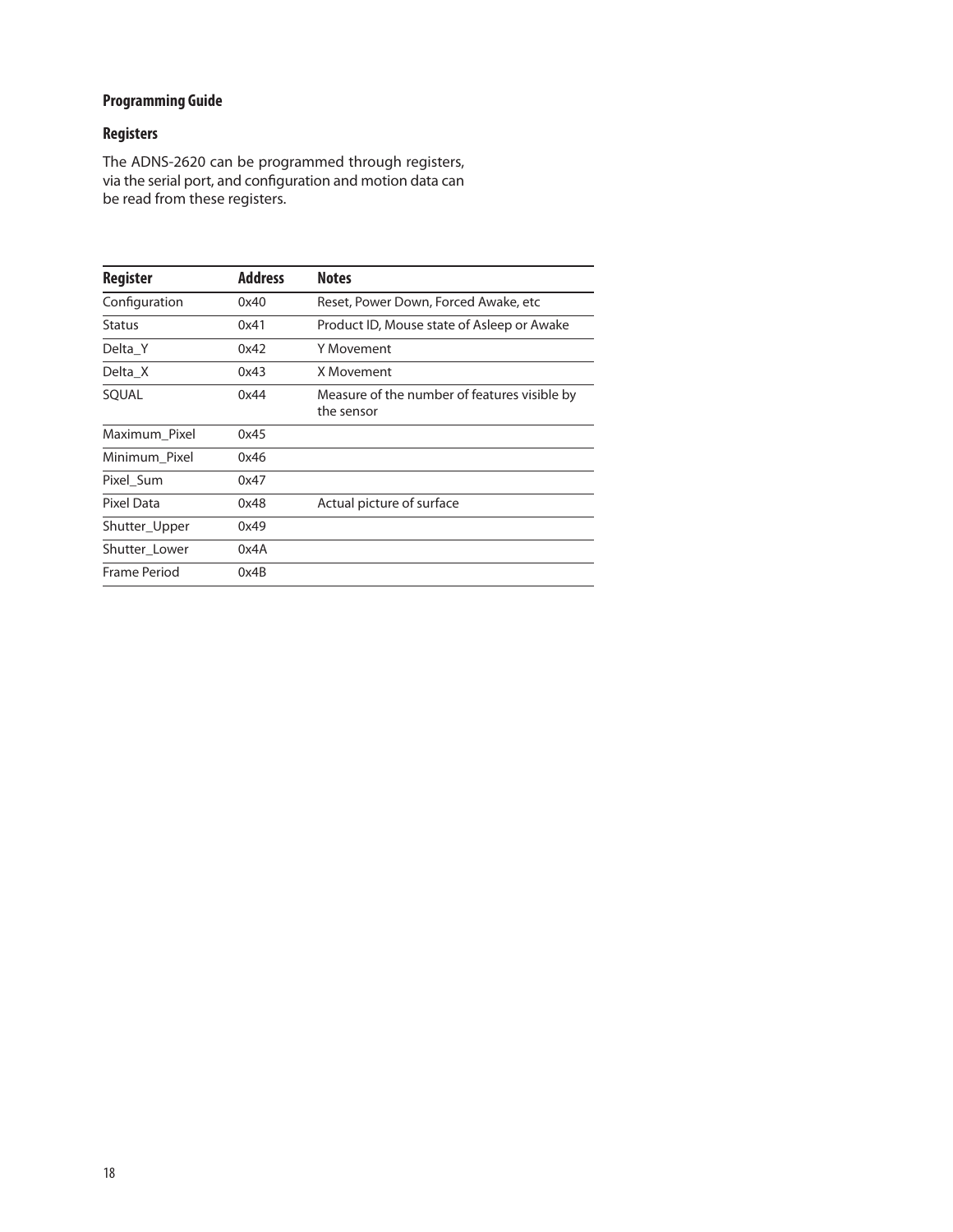# **Access: Read/Write**

**Configuration Address: 0x40**<br> **Address: Read/Write** Access: Read/Write Access: 0x40

| Bit   |  |  |  |  |
|-------|--|--|--|--|
| Field |  |  |  |  |

Data Type**:** Bit field

USAGE: The Configuration register allows the user to change the configuration of the sensor. Shown below are the bits, their default values, and optional values.

| <b>Field Name</b> | <b>Description</b>                                                                                                                                               |
|-------------------|------------------------------------------------------------------------------------------------------------------------------------------------------------------|
|                   | Reset<br>$0 = No$ effect<br>$I =$ Reset the part                                                                                                                 |
|                   | Power down<br>$0 =$ Normal operation<br>$I = power$ down all analog circuitry                                                                                    |
| ╰                 | <b>LED Shutter Mode</b><br>0= Shutter mode off (LED always on even if no motion up to 1 sec)<br>1= Shutter mode on (LED only on when electronic shutter is open) |
| $C_{4-}C_{1}$     | Reserved                                                                                                                                                         |
|                   | <b>Forced Awake Mode</b><br>0 = Normal, fall asleep after one second of no movement (1500 frames/s)<br>$=$ Always awake                                          |

| <b>Status</b><br><b>Access: Read</b> |     |     | <b>Address: 0x41</b><br><b>Reset Value: 0x41</b> |          |          |          |          |       |
|--------------------------------------|-----|-----|--------------------------------------------------|----------|----------|----------|----------|-------|
| Bit                                  |     | b   |                                                  | 4        |          |          |          | 0     |
| Field                                | ID. | ID. | $ID_0$                                           | Reserved | Reserved | Reserved | Reserved | Awake |

## Data Type: Bit Field

USAGE: Status information and type of mouse sensor, current state of the mouse.

| <b>Field Name</b> | <b>Description</b>                        |  |
|-------------------|-------------------------------------------|--|
| $ID_2$ , $ID_0$   | Product ID (010 for ADNS-2620)            |  |
| Reserved          | Reserved for future                       |  |
| Awake             | <b>Mouse State</b>                        |  |
|                   | $0 =$ <b>Asleep</b><br>$1 =$ <i>Awake</i> |  |
|                   |                                           |  |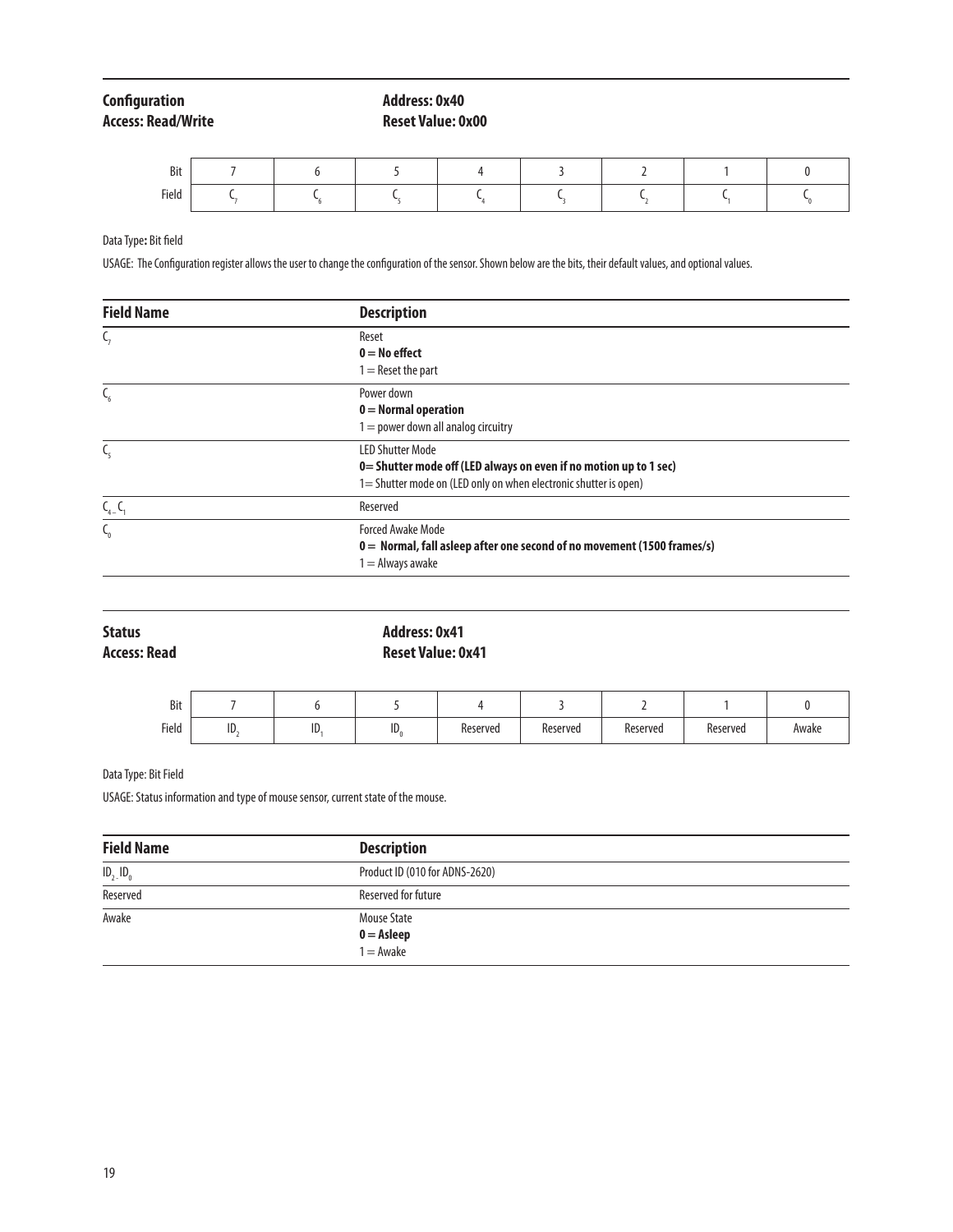| Delta Y      | <b>Address: 0x42</b>     |
|--------------|--------------------------|
| Access: Read | <b>Reset Value: 0x00</b> |

| Bit   |  |  |  |  |
|-------|--|--|--|--|
| Field |  |  |  |  |

Data Type: Eight bit 2's complement number.

USAGE: Y movement is counted since last report. Absolute value is determined by resolution. Reading clears the register.



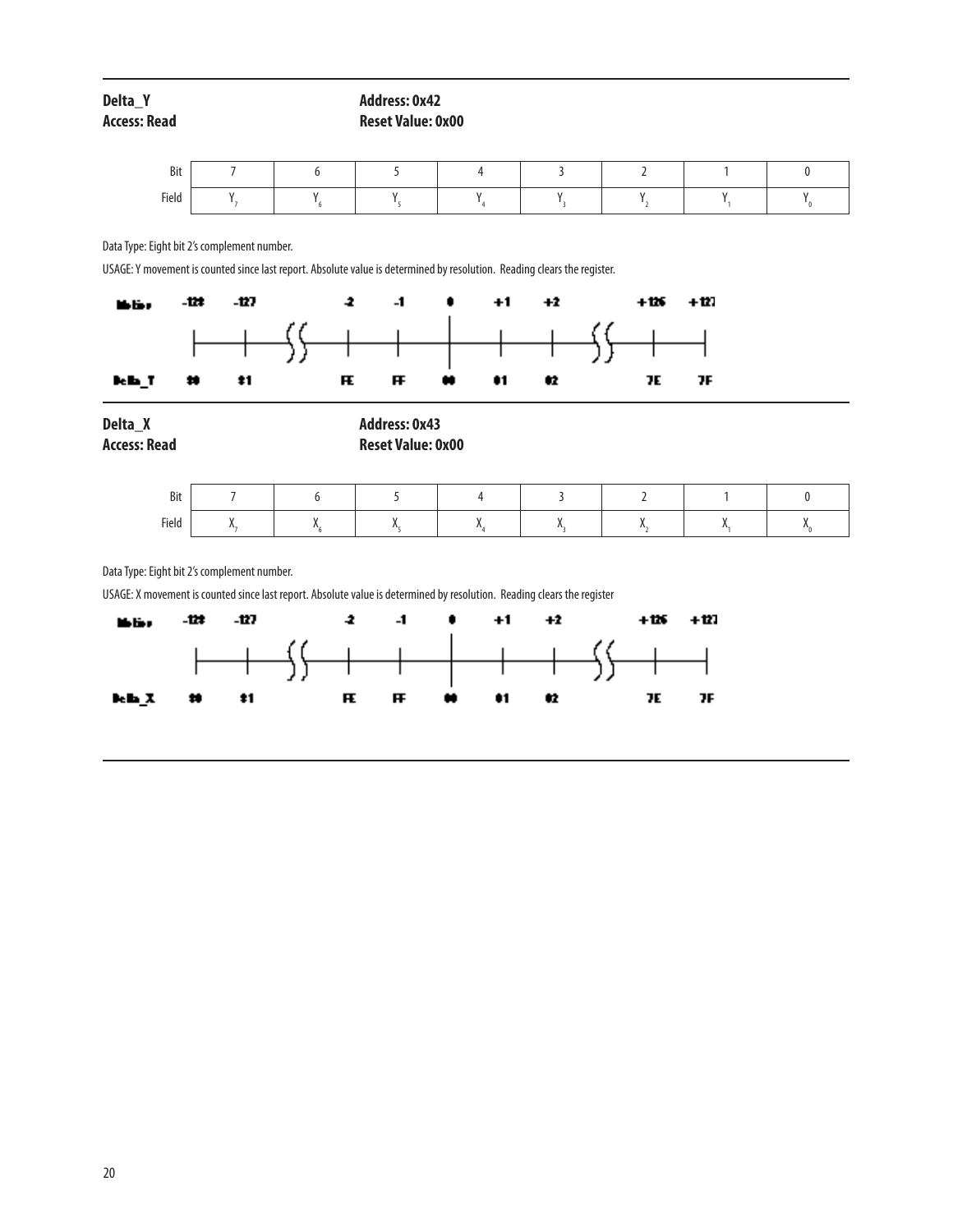| SQUAL        | <b>Address: 0x44</b>     |
|--------------|--------------------------|
| Access: Read | <b>Reset Value: 0x00</b> |

| Bit   |                      |   |  |                    |   |
|-------|----------------------|---|--|--------------------|---|
| Field | $\sim$ $\sim$<br>JV. | ◡ |  | $\sim$ $\sim$<br>⊸ | ᠈ |

Data Type: Upper 8 bits of a 9-bit integer.

USAGE: SQUAL (Surface QUALity) is a measure of the number of features visible by the sensor in the current frame.

Number of Features = SQUAL Register Value x 2.

The maximum value is 255. Since small changes in the current frame can result in changes in SQUAL, variations in SQUAL when looking at a surface are expected. The graph below shows 250 sequentially acquired SQUAL values, while a sensor was moved slowly over white paper. SQUAL is nearly equal to zero when there is no surface below the sensor.





**Figure 32. Typical Mean SQUAL vs. z (white paper).**

The focus point is important and could affect the SQUAL value. Figure 32 shows another setup with various zheights. This graph clearly shows that the SQUAL value is dependent on focus distance.

Note: The data is obtained by getting multiple readings over different heights.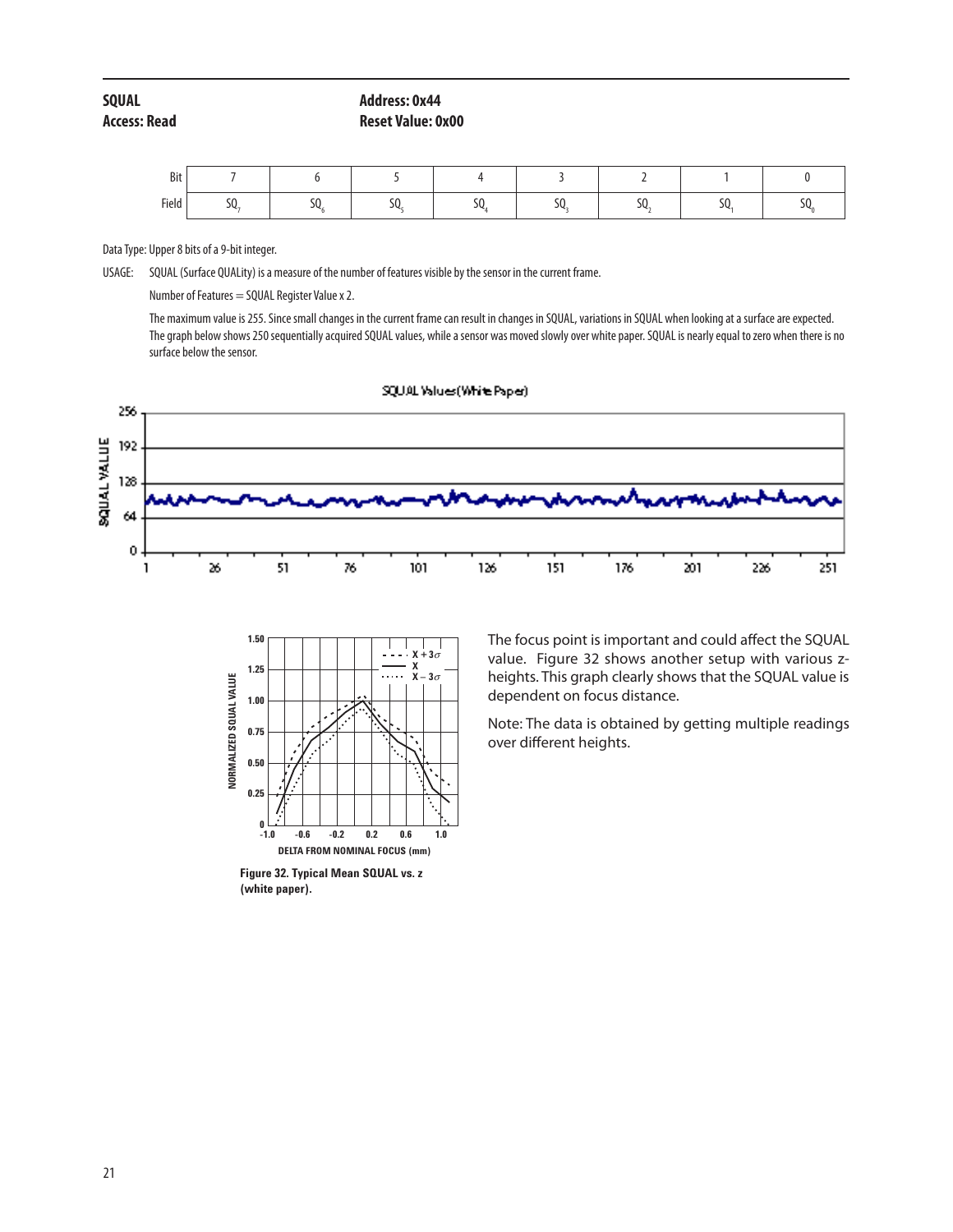| Maximum Pixel | Address: 0x45            |
|---------------|--------------------------|
| Access: Read  | <b>Reset Value: 0x00</b> |

| Bit   |  |     |           |     |     |           |    |
|-------|--|-----|-----------|-----|-----|-----------|----|
| Field |  | MP. | <b>MP</b> | MP. | MP, | <b>MP</b> | MP |

Data Type: Six bit number.

USAGE: Maximum Pixel value in current frame. Minimum value = 0, maximum value = 63. The maximum pixel value may vary from frame to frame. Shown below is a graph of 250 sequentially acquired maximum pixel values, while the sensor was moved slowly over white paper.



| <b>Minimum Pixel</b> | Address: 0x46            |
|----------------------|--------------------------|
| <b>Access: Read</b>  | <b>Reset Value: 0x3f</b> |

| Bit   |  |     |           |     |     |           |     |
|-------|--|-----|-----------|-----|-----|-----------|-----|
| Field |  | MP. | <b>MP</b> | MP. | MP. | <b>MP</b> | MP. |

Data Type: Six bit number.

USAGE: Minimum Pixel value in current frame. Minimum value = 0, maximum value = 63. The minimum pixel value may vary from frame to frame.



## **Min Pixel on White Paper**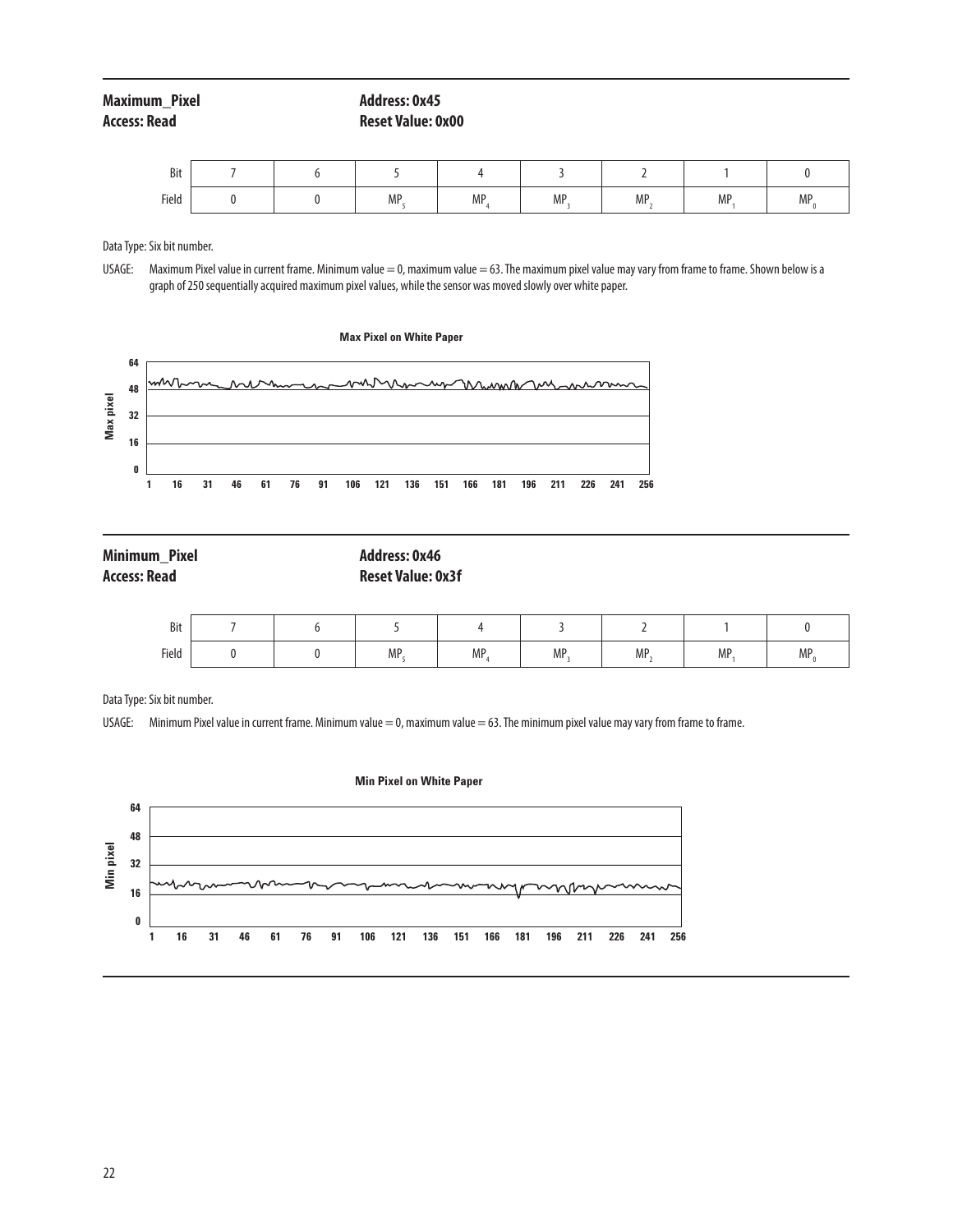## **Pixel\_Sum Address: 0x47 Access: Read Reset Value: 0x00**

| Bit   |           |              |   |               |    |    |              |
|-------|-----------|--------------|---|---------------|----|----|--------------|
| Field | DC<br>. . | <sub>D</sub> | n | <sub>DC</sub> | n, | nc | <sub>D</sub> |

Data Type: Upper 8 bits of a 15-bit unsigned integer.

USAGE: This register is used to find the average pixel value. It reports the upper 8 bits of a 15-bit unsigned integer, which sums all 324 pixels in the current frame. It may be described as the full sum divided by 128. The formula to calculate the average pixel value is as below:

Average Pixel = Register Value x 128 / 324

 $=$  Pixel Sum x 0.395

The maximum register value is 159 (63 x 324 / 128 truncated to an integer). The minimum is 0. The pixel sum value may vary from frame to frame.

# **Pixel Data Address: 0x48**

# **Access: Read/Write Reset Value: 0x00**

| Bit   |                 |                |           |          |          |           |    |    |
|-------|-----------------|----------------|-----------|----------|----------|-----------|----|----|
| Field | S <sub>OF</sub> | _Valid<br>Data | DD<br>. . | DD<br>ïυ | DD<br>'U | DD<br>ΓD. | DL | nn |

Data Type: Two status bits, six bit pixel data.

USAGE: Digital Pixel data. Minimum value = 0, maximum value = 63. Any writes to this register resets the pixel hardware so that the next read from the Pixel Data register will read pixel #1 and the StartOfFrame bit will be set. Subsequent reads will auto increment the pixel number.

 To dump a complete image, set the LED to forced awake mode, write anything to this register, then read 324 times where the DataValid bit is set. On the 325th read, the StartOfFrame bit will be set indicating that we have completed one frame of pixels and are starting back at pixel 1.

It takes at least 324 frames to complete an image as we can only read 1 pixel per frame.

 The pixel hardware is armed with any read or write to the Pixel Data register and will output pixel data from the next available frame. So, if you were to write the Pixel Data register, wait 5 seconds then read the Pixel Data register; the reported pixel data was from 5 seconds ago.

| <b>Field Name</b> | <b>Description</b>                              |
|-------------------|-------------------------------------------------|
| S <sub>OF</sub>   | <b>Start of Frame</b>                           |
|                   | $0 =$ Not start of frame                        |
|                   | $1 =$ Current pixel is number 1, start of frame |
| Data Valid        | There is valid data in the frame grabber        |
| $PD_{s}-PD_{n}$   | Six bit pixel data                              |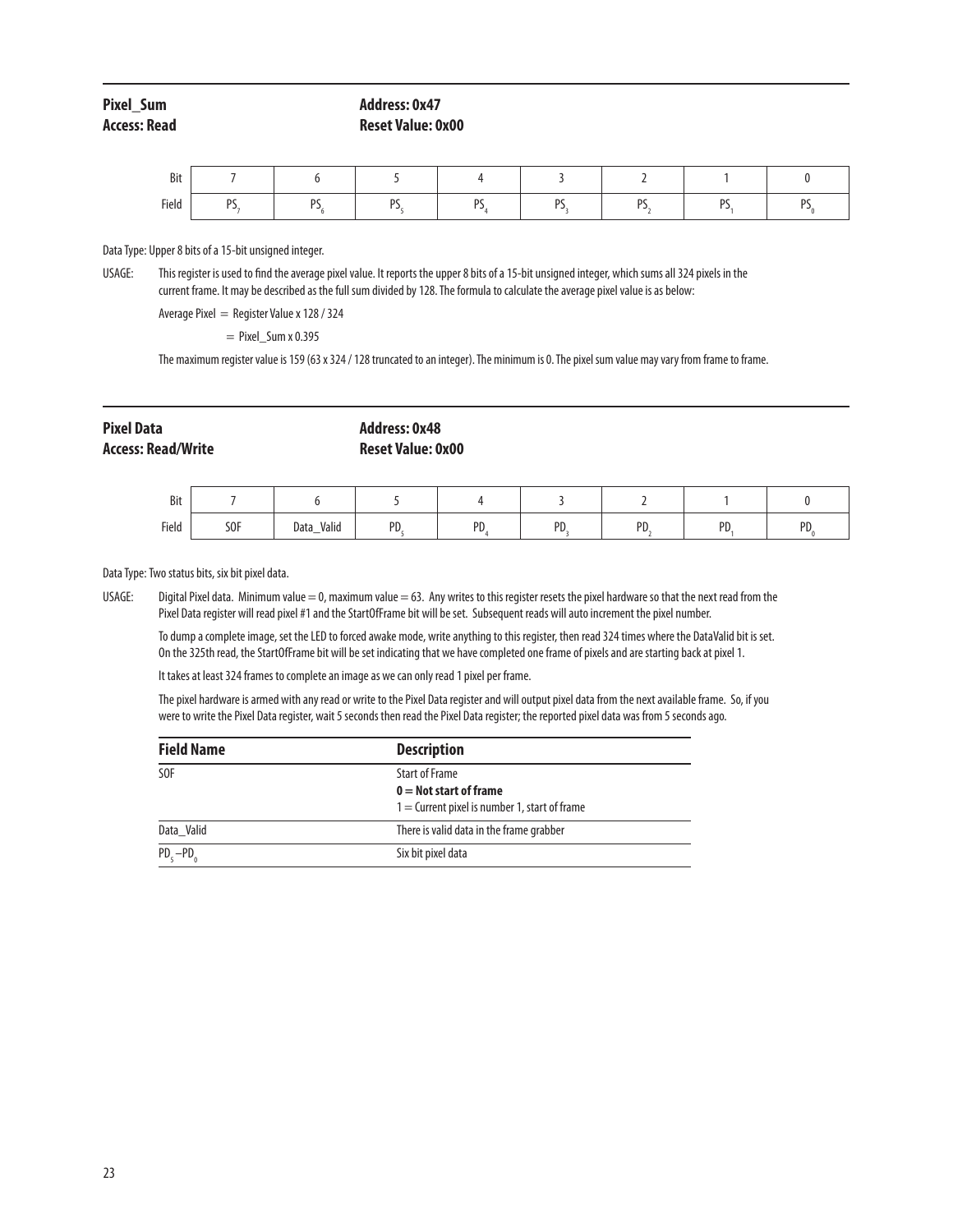**Pixel Map (sensor is facing down, looking through the sensor at the surface)**

| 18           | 36 | 54 | 72 | 90 | 108  | 126 | 144 | 162 | 180 | 198 | 216 | 234 | 252 | 270 | 288 | 306 | 324 |
|--------------|----|----|----|----|------|-----|-----|-----|-----|-----|-----|-----|-----|-----|-----|-----|-----|
| 17           | 35 | 53 | 71 | 89 | 107  | 125 | 148 | 161 | 179 | 197 | 215 | 233 | 251 | 269 | 287 | 305 | 323 |
| 16           | 34 | 52 | 70 | 88 | 106  | 124 | 142 | 160 | 178 | 196 | 214 | 232 | 250 | 268 | 286 | 304 | 322 |
| 15           | 33 | 51 | 69 | 87 | 105  | 123 | 141 | 159 | 177 | 195 | 213 | 231 | 249 | 267 | 285 | 303 | 321 |
| 14           | 32 | 50 | 68 | 86 | 104  | 122 | 140 | 158 | 176 | 194 | 212 | 230 | 248 | 266 | 284 | 302 | 320 |
| 13           | 31 | 49 | 67 | 85 | 103  | 121 | 139 | 157 | 175 | 193 | 211 | 229 | 247 | 265 | 283 | 301 | 319 |
| 12           | 30 | 48 | 66 | 84 | 102  | 120 | 138 | 156 | 174 | 192 | 210 | 228 | 246 | 264 | 282 | 300 | 318 |
| 11           | 29 | 47 | 65 | 83 | 10 1 | 119 | 137 | 155 | 173 | 191 | 209 | 227 | 245 | 263 | 281 | 299 | 317 |
| 10           | 28 | 46 | 64 | 82 | 100  | 118 | 136 | 154 | 172 | 190 | 208 | 226 | 244 | 262 | 280 | 298 | 316 |
| 9            | 27 | 45 | 63 | 81 | 99.  | 117 | 135 | 153 | 171 | 189 | 207 | 225 | 243 | 261 | 279 | 297 | 315 |
| 8            | 26 | 44 | 62 | 80 | 98   | 116 | 134 | 152 | 170 | 188 | 206 | 224 | 242 | 260 | 278 | 296 | 314 |
| 7            | 25 | 43 | 61 | 79 | 97   | 115 | 133 | 151 | 169 | 187 | 205 | 223 | 241 | 259 | 277 | 295 | 313 |
| 6            | 24 | 42 | 60 | 78 | 96   | 114 | 132 | 150 | 168 | 186 | 204 | 22  | 240 | 258 | 276 | 294 | 312 |
| 5            | 23 | 41 | 59 | 77 | 95   | 113 | 131 | 149 | 167 | 185 | 203 | 221 | 239 | 257 | 275 | 293 | 311 |
| 4            | 22 | 40 | 58 | 76 | 94   | 112 | 130 | 148 | 166 | 184 | 202 | 220 | 238 | 256 | 274 | 292 | 310 |
| 3            | 21 | 39 | 57 | 75 | 93   | ווו | 129 | 147 | 165 | 183 | 201 | 219 | 237 | 255 | 273 | 291 | 309 |
| 2            | 20 | 38 | 56 | 74 | 92   | 110 | 128 | 146 | 164 | 182 | 200 | 218 | 236 | 254 | 272 | 290 | 308 |
| $\mathbf{I}$ | 19 | 37 | 55 | 73 | 91   | 109 | 127 | 145 | 163 | 181 | 199 | 217 | 235 | 253 | 271 | 289 | 307 |

**Last Pixel**

**First Pixel**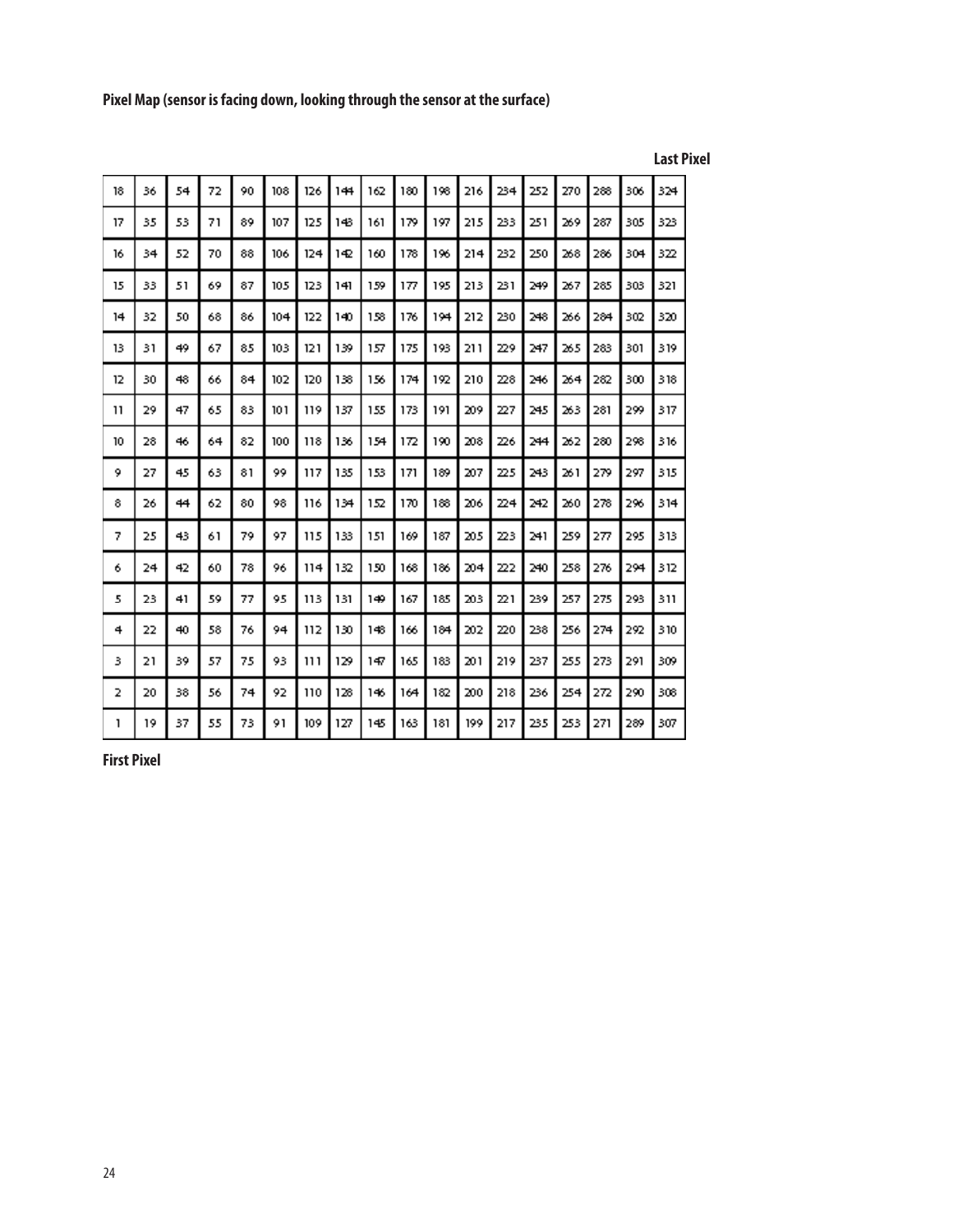## **Pixel Dump Pictures**

The following images are the output of the Pixel Data command. The data ranges from 0 for complete black, to 63 for complete white. An internal AGC circuit adjusts the shutter value to keep the brightest feature (max pixel) in the mid 50's.







**(a) White Paper (b) Manila Folder**

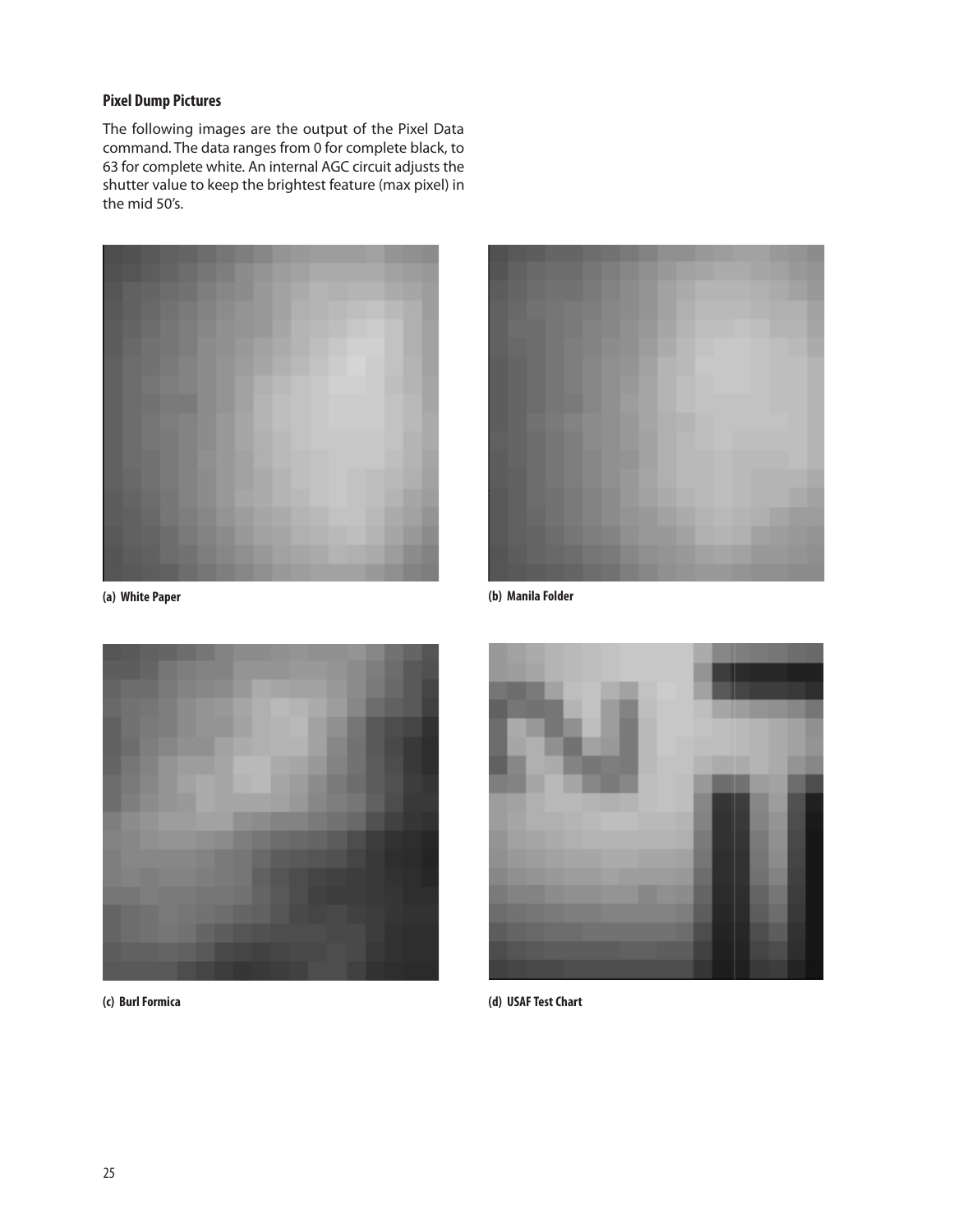| Shutter_Upper<br><b>Access: Read</b> |                |                      | <b>Address: 0x49</b><br><b>Reset Value: 0x01</b> |                |          |                      |                                      |                           |  |  |
|--------------------------------------|----------------|----------------------|--------------------------------------------------|----------------|----------|----------------------|--------------------------------------|---------------------------|--|--|
| Bit                                  | п              | 6                    | 5                                                | $\overline{4}$ | 3        | $\overline{2}$       |                                      | 0                         |  |  |
| Field                                | $S_{15}$       | $\mathsf{S}_{_{14}}$ | $S_{13}$                                         | $S_{12}$       | $S_{11}$ | $\mathsf{S}_{_{10}}$ | $\mathsf{S}_{\scriptscriptstyle{9}}$ | $\mathsf{S}_{\mathsf{8}}$ |  |  |
| Shutter_Lower<br><b>Access: Read</b> |                |                      | <b>Address: 0x4A</b><br><b>Reset Value: 0x00</b> |                |          |                      |                                      |                           |  |  |
| Bit                                  | $\overline{7}$ | 6                    | 5                                                | $\overline{4}$ | 3        | $\overline{2}$       | 1                                    | $\mathbf{0}$              |  |  |
| Field                                | $S_{7}$        | $S_{6}$              | $S_{\rm s}$                                      | $S_{4}$        | $S_3$    | $S_{2}$              | S,                                   | $S_{0}$                   |  |  |

Data Type: Sixteen bit word.

USAGE: Units are clock cycles; default value is 0x0100<sub>HEX</sub>. Read Shutter\_Upper first, then Shutter\_Lower. They should be read consecutively. The sensor adjusts the shutter to keep the average and maximum pixel values within normal operating ranges. The shutter value may vary with every frame. Each time the shutter changes, it changes by  $\pm 1/16$  of the current value.



**Figure 33. Typical Mean Shutter vs. z (white paper).**

#### **Note:**

This graph is obtained by getting multiple readings over different heights.